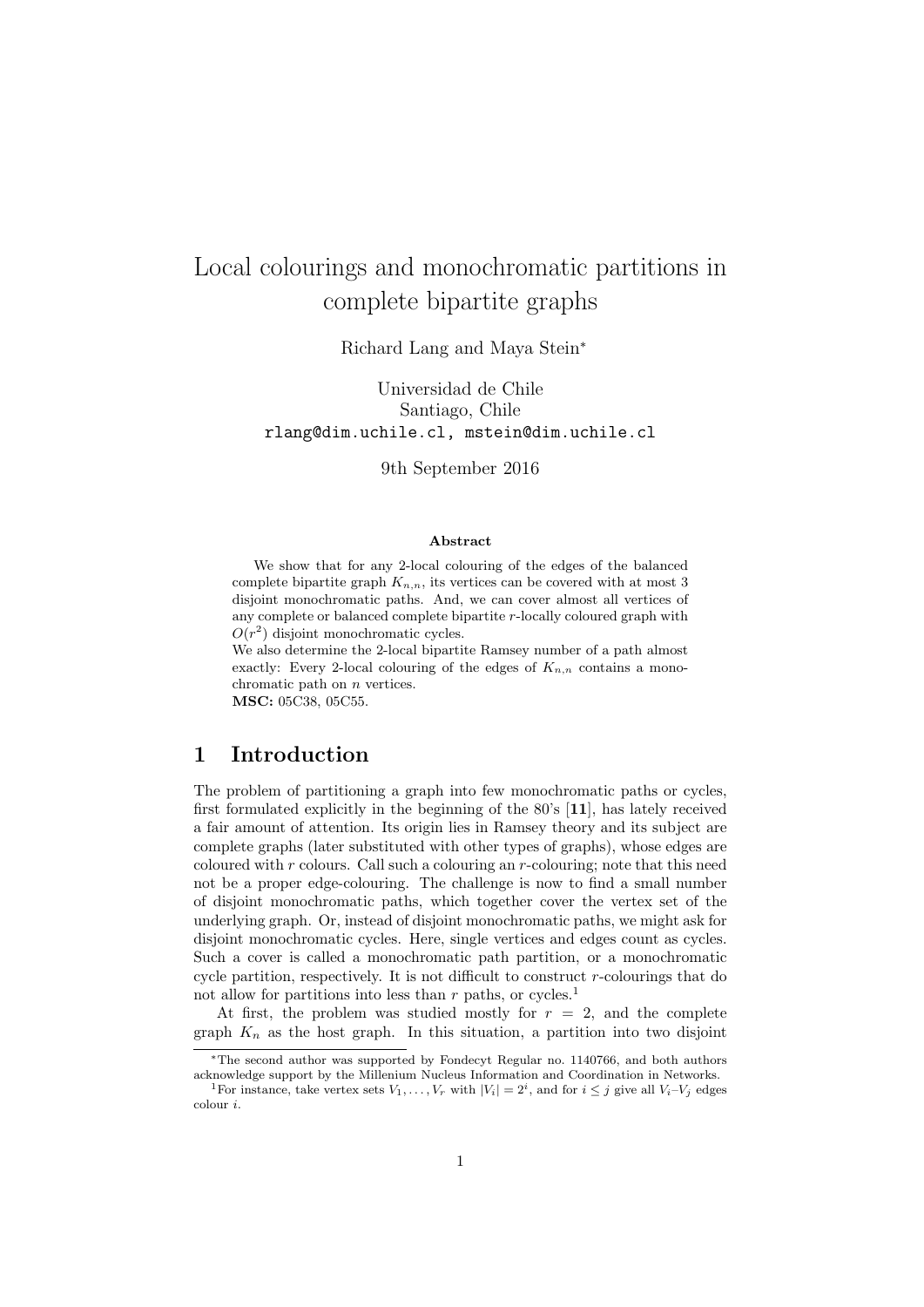paths always exists [**10**], regardless of the size of *n*. Moreover, we can require these paths to have different colours. An extension of this fact, namely that every 2-colouring of  $K_n$  has a partition into two monochromatic cycles of different colours was conjectured by Lehel, and verified by Bessy and Thomassé [3], after preliminary work for large *n* [**1, 22**].

A generalisation of these two results for other values of *r*, i.e. that any *r*-coloured  $K_n$  can be partitioned into *r* monochromatic paths, or into *r* monochromatic cycles, was conjectured by Gyárfás [12] and by Erdős, Gyárfás and Pyber [**7**], respectively. The conjecture for cycles was recently disproved by Pokrovskiy [24]. He gave counterexamples for all  $r \geq 3$ , but he also showed that the conjecture for paths is true for  $r = 3$ . Gyárfás, Ruszinkó, Sárközy and Szemerédi [16] showed that any *r*-coloured  $K_n$  can be partitioned into  $O(r \log r)$ monochromatic cycles, improving an earlier bound from [**7**].

Monochromatic path/cycle partitions have also been studied for bipartite graphs, mainly for  $r = 2$ . A 2-colouring of  $K_{n,n}$  is called a split colouring if there is a colour-preserving homomorphism from the edge-coloured  $K_{n,n}$  to a properly edge-coloured *K*2*,*2. Note that any split colouring allows for a partition into three paths, but not always into two. However, split colourings are the only 'problematic' colourings, as the following result shows.

**Theorem 1.1** (Pokrovskiy [24]). Let the edges of  $K_{n,n}$  be coloured with 2 col*ours; then*  $K_{n,n}$  *can be partitioned into two paths of distinct colours or the colouring is split.*

Split colourings can be generalised to more colours [**24**]. This gives a lower bound of  $2r - 1$  on the path/cycle partition number for  $K_{n,n}$ . For  $r = 3$ , this bound is asymptotically correct [20]. For an upper bound, Peng, Rödl and Rucinski [23] showed that any *r*-coloured  $K_{n,n}$  can be partitioned into  $O(r^2 \log r)$  monochromatic cycles, improving a result of Haxell [19]. We improve this bound to  $O(r^2)$ .

**Theorem 1.2.** For every  $r \geq 1$  there is an  $n_0$  such that for  $n \geq n_0$ , for any *r-locally coloured Kn,n, we need at most* 4*r* <sup>2</sup> *disjoint monochromatic cycles to cover all its vertices.*

Theorem 1.2 follows immediately from Theorem 1.3 (b) below. Let us mention that the monochromatic cycle partition problem has also been studied for multipartite graphs [**29**], and for arbitrary graphs [**2, 26**], or replacing paths or cycles with other graphs [**9, 27, 28**].

Our main focus in this paper is on monochromatic cycle partitions for *local colourings* (Theorem 1.2 being only a side-product of our local colouring results). Local colourings are a natural way to generalise *r*-colourings. A colouring is *r*local if no vertex is adjacent to more than *r* edges of distinct colours. Local colorings have appeared mostly in the context of Ramsey theory [**4, 5, 14, 15, 25, 30, 31, 32**].

With respect to monochromatic path or cycle partitions, Conlon and Stein [**6**] recently generalised some of the above mentioned results to *r*-local colourings. They show that for any  $r$ -local colouring of  $K_n$ , there is a partition into  $O(r^2 \log r)$  monochromatic cycles, and, if  $r = 2$ , then two cycles suffice. In this paper we improve their general bound for complete graphs, and give the first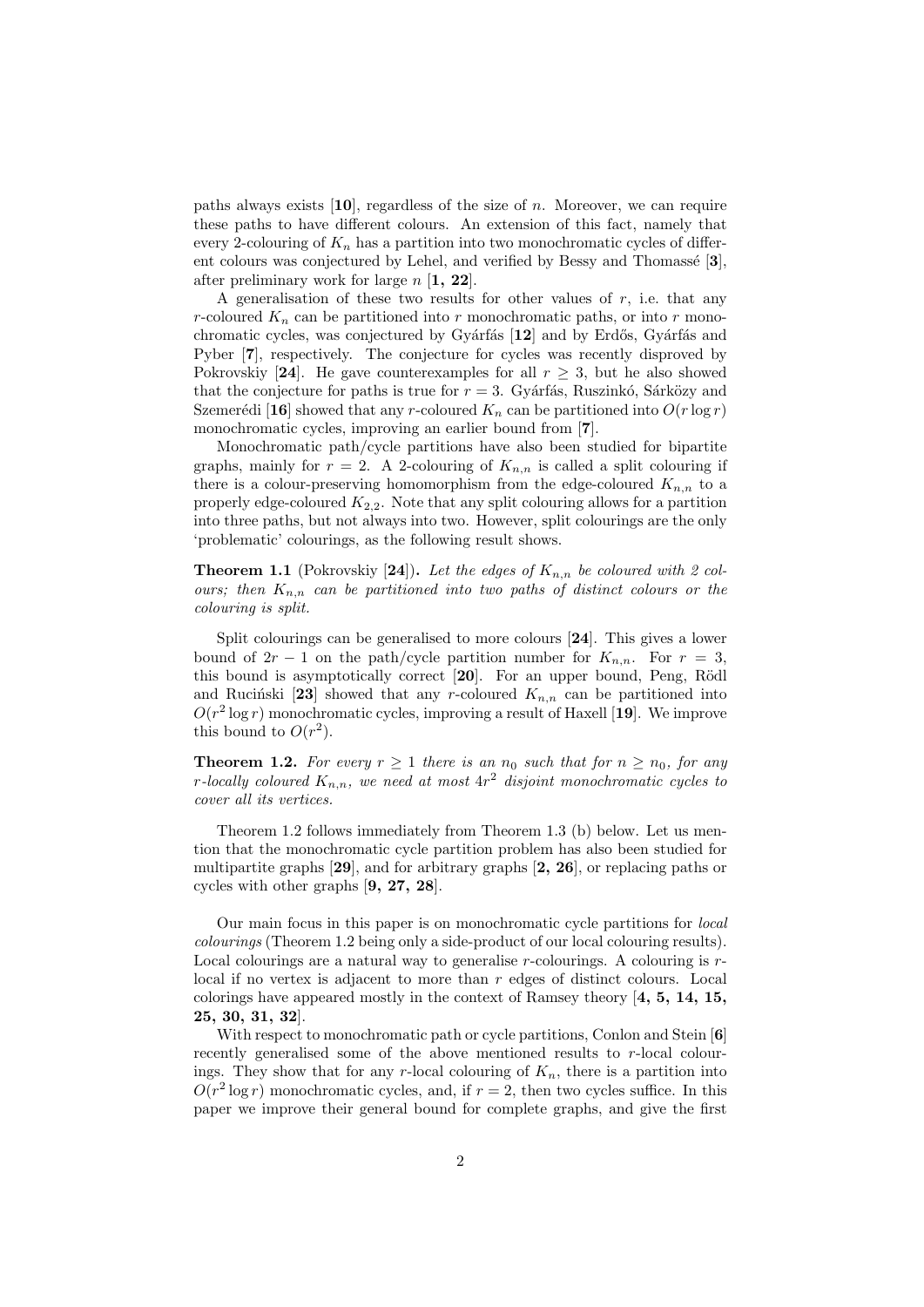bound for monochromatic cycle partitions in bipartite graphs. In both cases,  $O(r^2)$  cycles suffice.

**Theorem 1.3.** For every  $r \geq 1$  there is an  $n_0$  such that for  $n \geq n_0$  the following *holds.*

- (a) If  $K_n$  is *r*-locally coloured, then its vertices can be covered with at most  $2r^2$ *disjoint monochromatic cycles.*
- (b) If  $K_{n,n}$  is *r*-locally coloured, then its vertices can be covered with at most  $4r^2$ *disjoint monochromatic cycles.*

We do not believe our results are best possible, but suspect that in both cases  $(K_n$  and  $K_{n,n}$ ), the number of cycles needed should be linear in *r*.

**Conjecture 1.4.** *There is a c such that for every r, every r-local colouring of K<sup>n</sup> admits a covering with cr disjoint cycles. The same should hold replacing*  $K_n$  *with*  $K_{n,n}$ *.* 

Our second result is a generalisation of Theorem 1.1 to local colourings:

**Theorem 1.5.** Let the edges of  $K_{n,n}$  be coloured 2-locally. Then  $K_{n,n}$  can be *partitioned into 3 or less monochromatic paths.*

So, in terms of monochromatic path partitions, it does not matter whether our graph is 2-locally coloured, or if the total number of colours is 2. For more colours this might be different, but we have not been able to construct *r*-local colourings of  $K_{n,n}$  which need more than  $2r-1$  monochromatic paths for covering the vertices.

We prove Theorem 1.3 in Section 2 and Theorem 1.5 in Section 3. These proofs are totally independent of each other.

Theorem 1.5 relies on a structural lemma for 2-local colourings, Lemma 3.1. This lemma has a second application in local Ramsey theory. As mentioned above, some effort has gone into extending Ramsey theory to local colourings. In particular, in [15], Gyárfás et al. determine the 2-local Ramsey number of the path  $P_n$ . This number is defined as the smallest number  $m$  such that in any 2-local colouring of  $K_m$  a monochromatic path of length *n* is present. In [15], it is shown that the 2-local Ramsey number of the path  $P_n$  is  $\lceil \frac{3}{2}n - 1 \rceil$ . Thus the usual 2-colour Ramsey number of the path, which is  $\lfloor \frac{3}{2}n - 1 \rfloor$  and the 2-local Ramsey number of the path  $P_n$  only differ by at most 1 (depending on the parity of *n*).

The *bipartite* 2-colour Ramsey number of the path *P<sup>n</sup>* is defined as a pair  $(m_1, m_2)$ , with  $m_1 \geq m_2$  such that for any pair  $m'_1, m'_2$  we have that  $m'_i \geq$  $m_i$  for both  $i = 1, 2$  if and only if every 2-colouring of  $K_{m'_1, m'_2}$  contains a monochromatic path  $P_n$ . Gyárfás and Lehel [13] and, independently, Faudree and Schelp  $[8]$  determined the bipartite 2-colour Ramsey number of  $P_{2m}$  to be  $(2m-1, 2m-1)$ . The authors of [8] also show that for the odd path  $P_{2m+1}$ this number is  $(2m + 1, 2m - 1)$ . Observe that suitable split colourings can be used to see the sharpness of these Ramsey numbers.

We use our auxiliary structural result, Lemma 3.1, and the result of [**13**] to determine the 2-local bipartite Ramsey number for the even path  $P_{2m}$ . As for complete host graphs, it turns out this number coincides with its non-local pendant.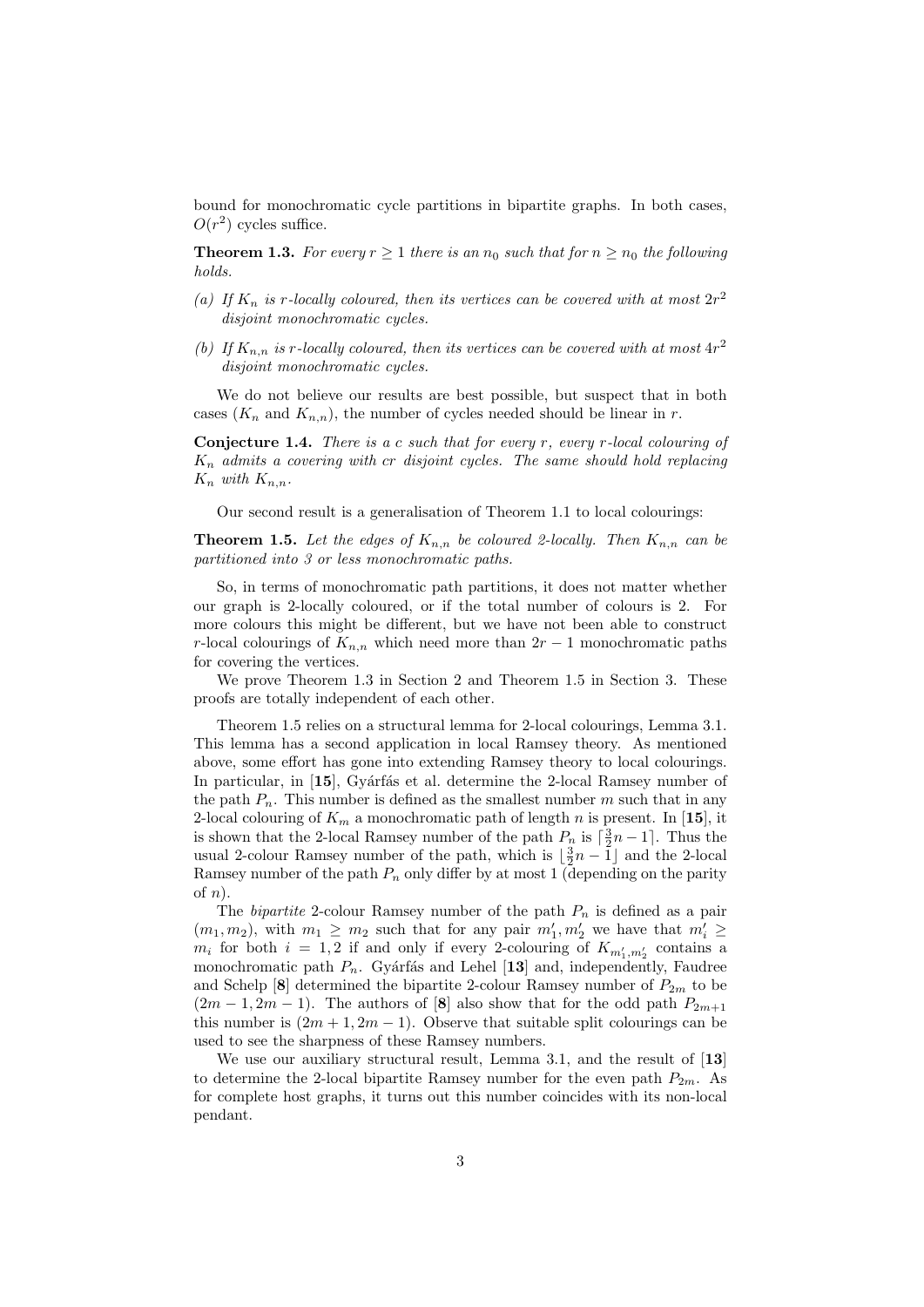**Theorem 1.6.** *Let*  $K_{2m-1,2m-1}$  *be coloured 2-locally. Then there is a monochromatic path on* 2*m vertices.*

It is likely that similar arguments can be applied to obtain an analoguous result for odd paths (but such an analogue is not straightforward). Clearly, the result from  $[8]$  together with Theorem 1.6 (for  $m + 1$ ) imply that the 2-local bipartite Ramsey number for the odd path  $P_{2m+1}$  is one of  $(2m + 1, 2m - 1)$ ,  $(2m + 1, 2m), (2m + 1, 2m + 1).$ 

In view of the results from [**6**] and our Theorems 1.3, 1.5 and 1.6, it might seem that in terms of path- or cycle-partitions, *r*-local colourings are not very different from *r*-colourings. Let us give an example where they do behave differently, even for  $r = 2$ .

It is shown in [**29**] that any 2-coloured complete tripartite graph can be partitioned into at most 2 monochromatic paths, provided that no part of the tripartition contains more than half of the vertices. This is not true for 2-local colourings: Let  $G$  be a complete tripartite graph with triparts  $U, V$  and  $W$ such that  $|U| = 2|V| = 2|W| \ge 6$ . Pick vertices  $u \in U$ ,  $v \in V$  and  $w \in W$  and write  $U' = U \setminus \{u\}$ ,  $V' = V \setminus \{v\}$  and  $W' = W \setminus \{w\}$ . Now colour the edges of  $[W' \cup \{v\}, U']$  red,  $[V' \cup \{w\}, U']$  green and the remaining edges blue. This is a 2-local colouring. However, since no monochromatic path can cover all vertices of *U ′* , we need at least 3 monochromatic paths to cover all of *G*.

Note that in our example, the graph *G* contains a 2-locally coloured balanced complete bipartite graph. This shows that in the situation of Theorem 1.5, we might need 3 paths even if the 2-local colouring is not a split colouring (and thus a 2-colouring). Blowing this example up, and adding some smaller sets of vertices seeing new colours, one obtains examples of *r*-local colourings of balanced complete bipartite graphs requiring  $2r - 1$  monochromatic paths.

# **2 Proof of Theorem 1.3**

In this section we will prove our bounds for monochromatic cycle partitions, given by Theorem 1.3. The heart of this section is Lemma 2.1. This lemma enables us to use induction on *r*, in order to prove new bounds for the number of monochromatic matchings needed to cover an *r*-locally coloured graph. In particular, we find these bounds for the complete and the complete bipartite graph. All of this is the topic of Subsection 2.1.

To get from monochromatic cycles to the promised cycle cover, we use a nowadays standard approach, which was first introduced in [**21**]. We find a large robust hamiltonian graph, regularise the rest, find monochromatic matchings covering almost all, blow them up to cycles, and the absorb the remainder with the robust hamiltonian graph. The interested reader may find a sketch of this well-known method in Subsection 2.2.

## **2.1 Monochromatic matchings**

Given a graph *G* with an edge colouring, a monochromatic connected matching is a matching in a connected component of the subgraph that is induced by the edges of a single colour.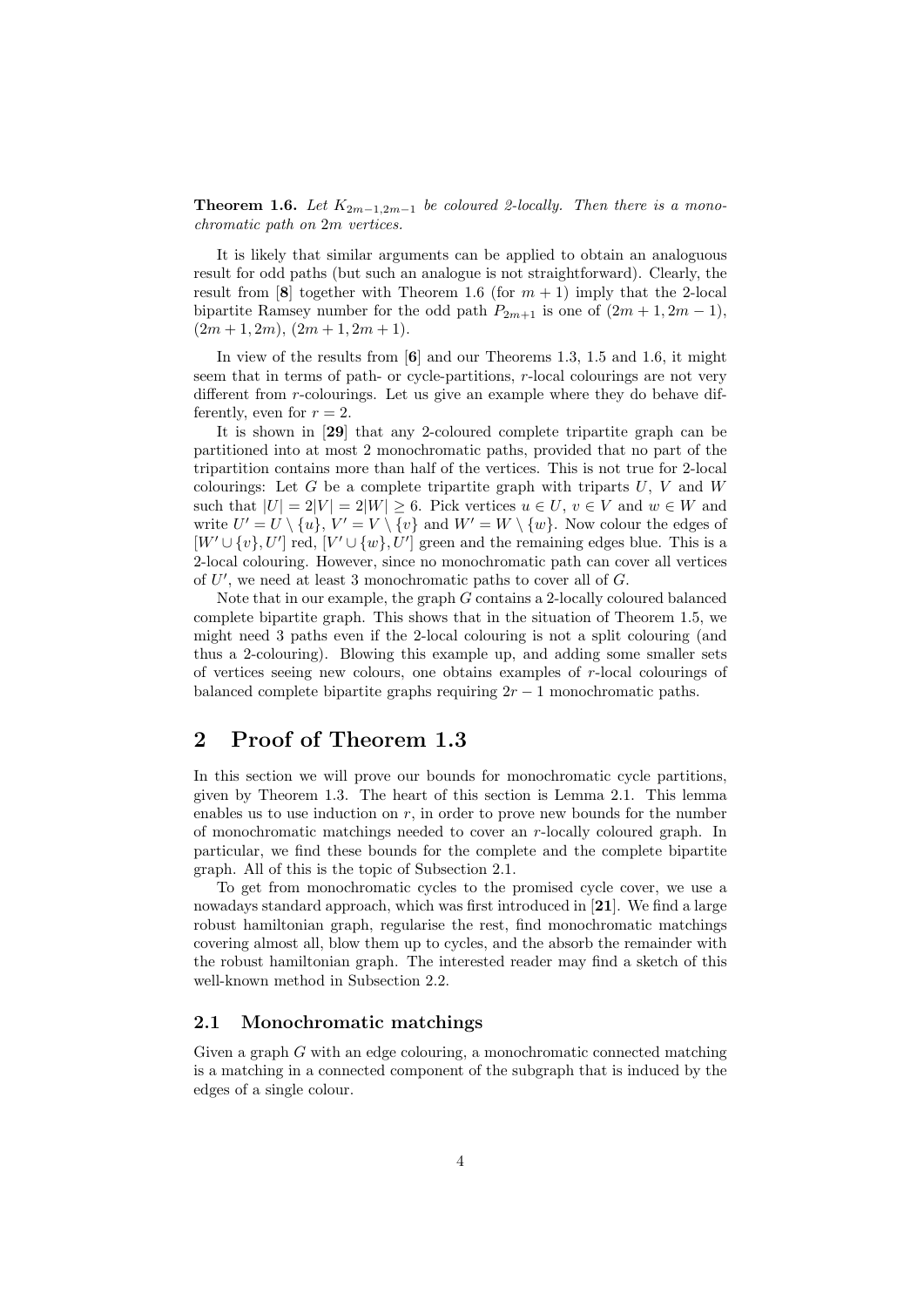**Lemma 2.1.** *For*  $k \geq 2$ *, let the edges of a graph G be coloured k*-*locally. Suppose there are m monochromatic components that together cover*  $V(G)$ *, of colours*  $c_1, \ldots, c_m$ .

*Then there are m vertex-disjoint monochromatic connected matchings*  $M_1, \ldots,$ *M*<sub>*m*</sub>, *of colours*  $c_1, \ldots, c_m$ *, such that the inherited colouring of*  $G \setminus V(\bigcup_{i=1}^m M_i)$ *is a*  $(k-1)$ *-local colouring.* 

*Proof.* Let *G* be covered by *m* monochromatic components  $C_1, \ldots, C_m$  of colours  $c_1, \ldots, c_m$ . Let  $M_1 \subseteq C_1$  be a maximum matching in colour  $c_1$ . For  $2 \leq i \leq m$ we iteratively pick maximum matchings  $M_i \subseteq C_i \setminus V(\bigcup_{j in colour  $c_i$ . Set$  $M := \bigcup_{j \leq m} M_j$ .

Now let *v* be any vertex in  $H := G \setminus V(M)$ . Say  $v \in V(C_i \setminus V(M))$ . In particular, vertex  $v$  sees colour  $c_i$  in  $G$ . However, by maximality of  $M_i$ , vertex *v* does not see the colour  $c_i$  in *H*. Thus in *H*, vertex *v* sees at most  $k-1$ colours. Hence, the inherited colouring of *H* is a  $(k-1)$ -local colouring, which is as desired. ⊏

**Corollary 2.2.** *If*  $K_n$  *is*  $r$ *-locally edge coloured, and*  $H$  *is obtained from*  $K_n$  *by deleting o*(*n* 2 ) *edges, then*

- (a)  $V(K_n)$  *can be covered with at most*  $r(r + 1)/2$  *monochromatic connected matchings, and*
- *(b)* all but  $o(n)$  vertices of H can be covered with at most  $r(r+1)/2$  monochro*matic connected matchings.*

*Note that the matchings from (b) are connected in H.*

*Proof.* The proof is based on the following easy observation. In any colouring of *Kn*, the closed monochromatic neighbourhoods of any vertex *v* together cover  $K_n$ . Since the colouring is a *k*-local colouring, we can cover all of  $V(K_n)$  with *k* components. Now apply Lemma 2.1 successively to obtain the bound from (a).

For (b), it suffices to observe that we can choose at each step a vertex *v* that has  $o(n)$  non-neighbours in the current graph. For, if at some step, there is no such vertex, then a simple calculation shows we have already covered all but  $o(n)$  of  $V(K_n)$ , and can hence abort the procedure. Г

**Corollary 2.3.** If  $K_{n,n}$  is *r*-locally edge coloured, and H is obtained from  $K_{n,n}$ *by deleting*  $o(n^2)$  *edges, then* 

- *(a)*  $V(K_{n,n})$  *can be covered with at most*  $(2r-1)r$  *monochromatic connected matchings, and*
- *(b)* all but  $o(n)$  vertices of *H* can be covered with at most  $(2r 1)r$  monochro*matic connected matchings.*

*Note that the matchings from (b) are connected in H.*

*Proof.* The proof very similar to the proof Corollary 2.2. We only note that in any colouring of  $K_{n,n}$  the two closed monochromatic neighbourhoods of any edge form a vertex cover of size at most 2*r −* 1.  $\Box$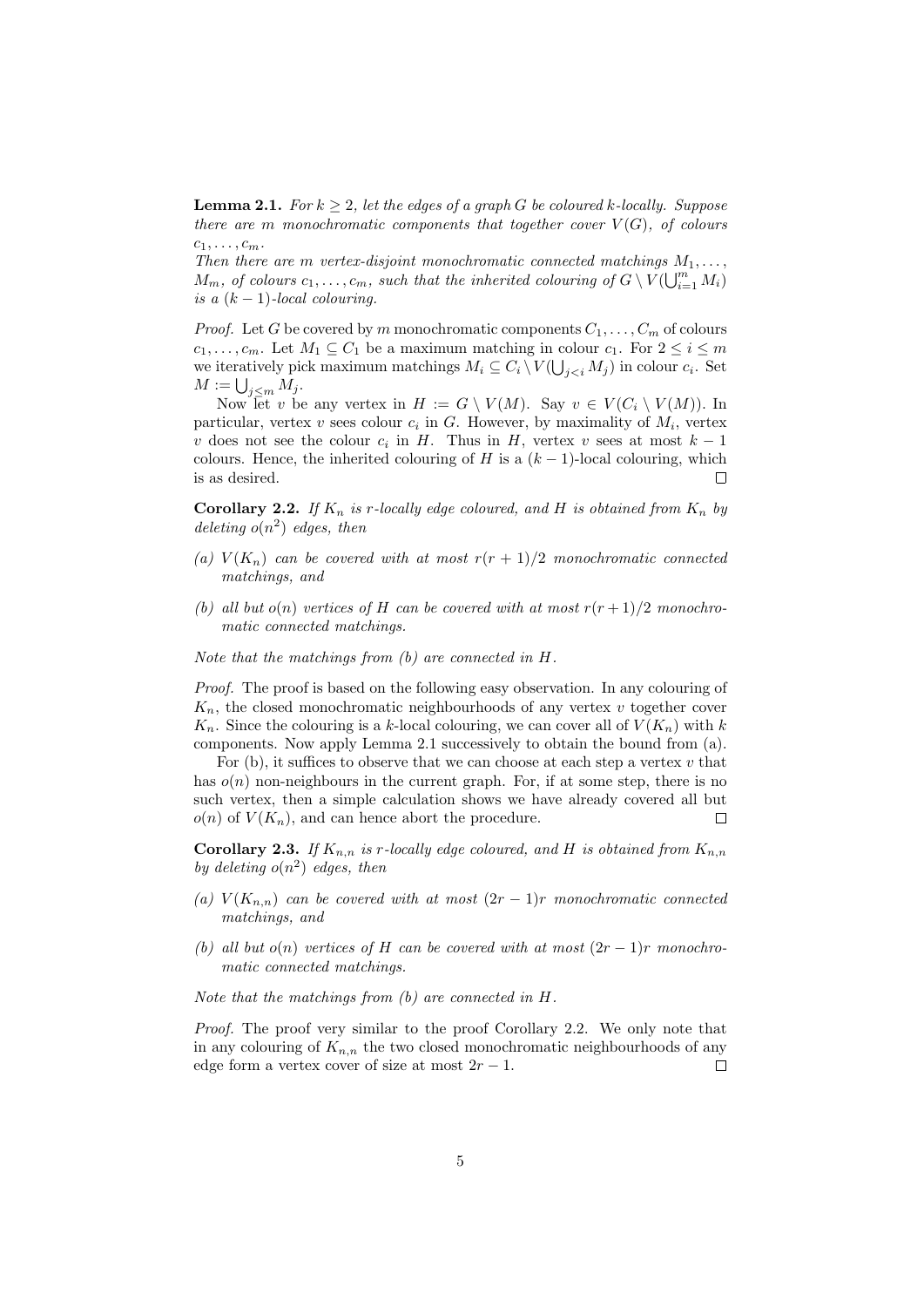### **2.2 From matchings to cycles**

#### **2.2.1 Regularity**

Regularity is the key for expanding our partition of an *r*-locally coloured *K<sup>n</sup>* or  $K_{n,n}$  into monochromatic connected matchings to a partition of almost all vertices into monochromatic cycles. We follow an approach introduced by Luczak [**21**], which has become a standard method for cycle embeddings in large graphs. We will focus on the parts where our proof differs from other applications of this method (see [**16, 18, 20**]).

The main result of this section is:

**Lemma 2.4.** *If*  $K_n$  *and*  $K_{n,n}$  *are r-locally edge coloured, then* 

- (a) all but  $o(n)$  vertices of  $K_n$  can be covered with at most  $r(r + 1)/2$  mono*chromatic cycles.*
- *(b)* all but  $o(n)$  vertices of  $K_{n,n}$  can be covered with at most  $(2r-1)r$  mono*chromatic cycles.*

Before we start, we need a couple of regularity preliminaries. For a graph *G* and disjoint subsets of vertices  $A, B \subseteq V(G)$  we denote by  $[A, B]$  the bipartite subgraph with biparts *A* and *B* and edge set  $\{ab \in E(G) : a \in A, b \in B\}$ . We write  $\deg_G(A, B)$  for the number of edges in  $[A, B]$ . If  $A = \{a\}$  we write shorthand deg<sub>*G*</sub> $(a, B)$ .

The subgraph  $[A, B]$  is  $(\varepsilon, G)$ *-regular* if

$$
|\deg_G(X, Y) - \deg_G(A, B)| < \varepsilon
$$

for all  $X \subseteq A$ ,  $Y \subseteq B$  with  $|X| > \varepsilon |A|$ ,  $|Y| > \varepsilon |B|$ . Moreover,  $[A, B]$  is (*ε, δ, G*)*-super-regular* if it is (*ε, G*)-regular and

 $\deg_G(a, B) > \delta |B|$  for each  $a \in A$  and  $\deg_G(b, A) > \delta |A|$  for each  $b \in B$ .

A vertex-partition  $\{V_0, V_1, \ldots, V_l\}$  of the vertex set of a graph *G* into  $l + 1$ *clusters* is called  $(\varepsilon, G)$ *-regular*, if

- $|V_1| = |V_2| = \ldots = |V_l|;$
- (ii)  $|V_0| < \varepsilon n$ ;
- (iii) apart from at most  $\varepsilon$ <sup>(*l*</sup><sub>2</sub>) exceptional pairs, the graphs  $[V_i, V_j]$  are  $(\varepsilon, G)$ regular.

The following version of Szemerédi's regularity lemma is well-known. The given prepartition will only be used for the bipartition of the graph  $K_{n,n}$  in Lemma 2.4 (b). The colours on the edges are represented by the graphs  $G_i$ .

**Lemma 2.5** (Regularity lemma with prepartition and colours). For every  $\varepsilon > 0$ *and*  $m, t \in \mathbb{N}$  *there are*  $M, n_0 \in \mathbb{N}$  *such that for all*  $n \geq n_0$  *the following holds. For all graphs*  $G_0, G_1, G_2, \ldots, G_t$  *with*  $V(G_0) = V(G_1) = \ldots = V(G_t) = V$  *and a partition*  $A_1 ∪ \ldots ∪ A_s = V$ *, where*  $r ≥ 2$  *and*  $|V| = n$ *, there is a partition V*<sub>0</sub>  $∪$  *V*<sub>1</sub>  $∪$  *...*  $∪$  *V*<sub>*l*</sub> *of V into l* + 1 *clusters such that* 

 $(n)$   $m < l < M$ ;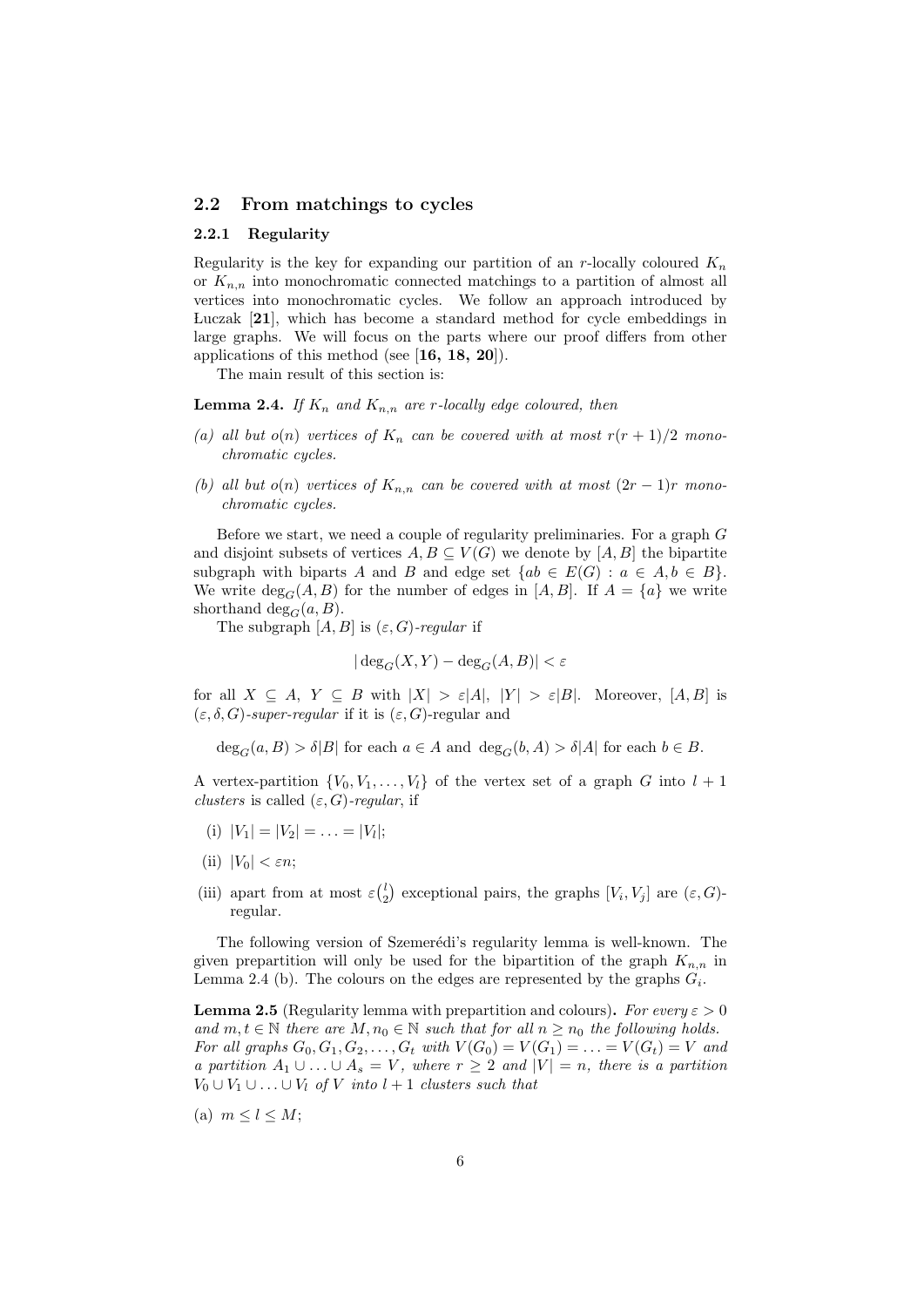- (b) *for each*  $1 \leq i \leq l$  *there is a*  $1 \leq j \leq s$  *such that*  $V_i \subseteq A_i$ ;
- (c)  $V_0 \cup V_1 \cup \ldots \cup V_l$  *is*  $(\varepsilon, G_i)$ *-regular for each*  $0 \leq i \leq t$ .

Observe that the regularity lemma provides regularity only for a number of colours bounded by the input parameter *t*. However, the total number of colours of an *r*-local colouring is not bounded by any function of *r* (for an example, see Section 3.1). Luckily, it turns out that it suffices to focus on the *t* colours of largest density, where *t* depends only on *r* and  $\varepsilon$ . This is guaranteed by the following result from [**14**].

**Lemma 2.6.** *Let a graph G with average degree a be r-locally coloured. Then one colour has at least*  $a^2/2r^2$  *edges.* 

**Corollary 2.7.** For all  $\varepsilon > 0$  and  $r \in \mathbb{N}$  there is a  $t = t(\varepsilon, r)$  such that for any *r*-local colouring of  $K_n$  or  $K_{n,n}$ , there are *t* colours such that all but at most *εn*<sup>2</sup> *edges use these colours.*

*Proof.* We only prove the corollary for  $K_{n,n}$ , as the proof for  $K_n$  is very similar. Let  $t := \lceil -\frac{2r^2}{\varepsilon} \rceil$  $\frac{r^2}{\varepsilon}$  log  $\varepsilon$ <sup>*\*</sup>. We iteratively take out the edges of the colours with the largest number of edges. We stop either after *t* steps, or before, if we the remaining graph has density less than *ε*. At each step Lemma 2.6 ensures that at least a fraction of  $\frac{\varepsilon}{2r^2}$  of the remaining edges has the same colour.<sup>2</sup> Hence we can bound the number of edges of the remaining graph by

$$
\left(1 - \frac{\varepsilon}{2r^2}\right)^t n^2 \le e^{-\varepsilon t/2r^2} n^2 \le \varepsilon n^2.
$$

#### **2.2.2 Proof of Lemma 2.4**

We only prove part (b) of Lemma 2.4, since the proof of part (a) is very similar and actually simpler. For the sake of readability, we assume that  $n_0 \gg 0$  is sufficiently large and  $0 < \varepsilon \ll 1$  is sufficiently small without calculating exact values.

Let the edges of  $K_{n,n}$  with biparts  $A_1$  and  $A_2$  be coloured *r*-locally and encode the colouring by edge-disjoint graphs  $G_1, \ldots, G_s$  on the vertex set of  $K_{n,n}$ . By Corollary 2.7, there is a  $t = t(\varepsilon, r)$  such that the union of  $G_1, \ldots, G_t$ covers all but at most  $\epsilon n^2/8r^2$  edges of  $K_{n,n}$ . We merge the remaining edges into  $G_0 := \bigcup_{i=t+1}^s G_i$ . Note that the colouring remains *r*-local and by the choice of *t*, we have

$$
|E(G_0)| \le \varepsilon n^2 / 8r^2. \tag{1}
$$

 $\Box$ 

For  $\varepsilon$ , *t* and  $m := 1/\varepsilon$ , the regularity lemma (Lemma 2.5) provides  $n_0$  and *M* such for all  $n \geq n_0$  there is a vertex-partion  $V_0, V_1, \ldots, V_l$  of  $K_{n,n}$  satisfying Lemma 2.5(a)–(c) for  $G_0, G_1, \ldots, G_t$ .

As usual, we define the reduced graph  $R$  which has a vertex  $v_i$  for each cluster  $V_i$  for  $1 \leq i \leq l$ . We place an edge between vertices  $v_i$  and  $v_j$  if the

<sup>2</sup>Here we use that in a balanced bipartite graph *H* with 2*n* vertices, *m* edges, average degree *a* and density *d* we have  $a^2 = \frac{4m^2}{4n^2} = dm$ .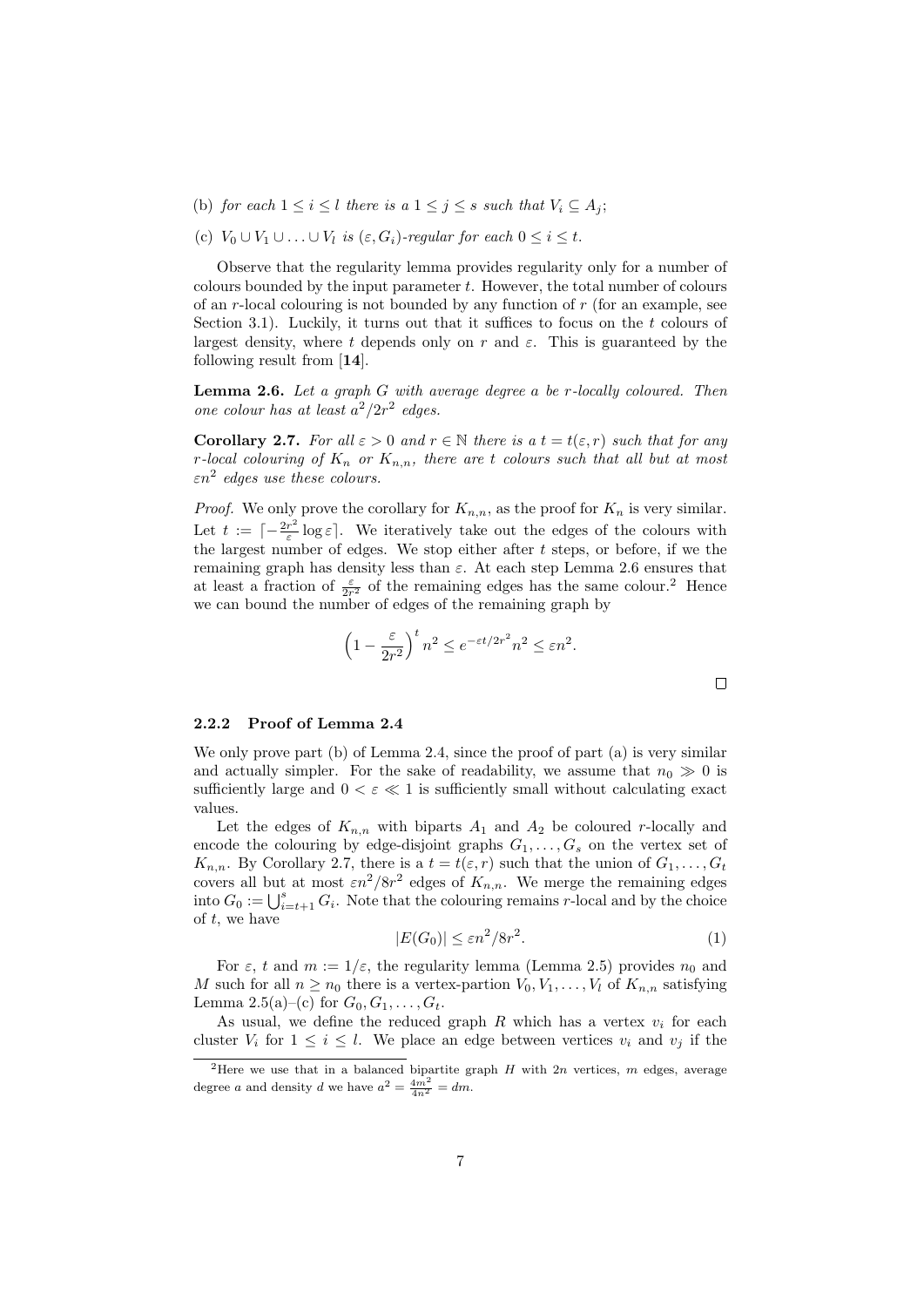subgraph  $[V_i, V_j]$  of the respective clusters is non-empty and forms an  $(\varepsilon, G_q)$ regular subgraph for all  $0 \le q \le t$ . Thus, R is a balanced bipartite graph with at least  $(1 - \varepsilon) {l \choose 2}$  edges.

Finally, the colouring of the edges of  $K_{n,n}$ , induces a *majority colouring* of the edges of *R*. More precisely, we colour each edge  $v_i v_j$  of *R* with the colour from  $\{0, 1, \ldots, t\}$  that appears most on the edges of the subgraph  $[V_i, V_j] \subseteq G$ (in case of a tie, pick any of the densest colours). Note that if  $v_i v_j$  is coloured *i* then by Lemma 2.6,

$$
[V_i, V_j] \text{ has at least } \frac{1}{2r^2} \left(\frac{n}{2l}\right)^2 \text{ edges of colour } i. \tag{2}
$$

Our next step is to verify that the majority colouring is an *r*-local colouring of *R*. To this end we need the following easy and well-known fact about regular graphs.

**Fact 2.8.** *Let*  $[A, B]$  *be an*  $\varepsilon$ -regular graph of density  $d > \varepsilon$ . Then at most  $\varepsilon |A|$ *vertices from A have no neighbours in B.*

**Claim 2.9.** *The colouring of the reduced graph R is r-local.*

*Proof.* Assume otherwise. Then there is a vertex  $v_i \in V(R)$  that sees  $r + 1$ different colours in *R*. By Fact 2.8, all but at most  $(r + 1)\varepsilon|V_i| < |V_i|$  of the vertices in  $V_i$  see  $r + 1$  different colours in  $K_{n,n}$ , contradicting the *r*-locality of our colouring.  $\Box$ 

By (1), and by (2), we know that *R* has at most  $|E(G_0)|^{\frac{4l^2 \cdot 2r^2}{n^2}} \leq \varepsilon l^2$  edges of colour 0. Delete these edges and use Corollary 2.3 to cover all but  $o(l)$  vertices of *R* with  $(2r-1)r$  vertex-disjoint monochromatic matchings  $M^1, \ldots, M^{(2r-1)r}$ of spectrum 1*, . . . , t*.

We finish by applying Luczak's technique for blowing up matching to cycles [**21**]. This is done by using the following (by now well-known) lemma.

**Lemma 2.10.** *Let*  $t > 1$  *and*  $\gamma > 0$  *be fixed. Suppose R is the edge-coloured reduced graph of an edge-coloured graph H, for some γ-regular partition, such that each edge vw of R corresponds to a γ*-regular pair of density at least  $\sqrt{\gamma}$  *in the colour of vw.*

*If all but at most*  $\gamma$  $|V(R)|$  *vertices of R can be covered with t disjoint connected monochromatic matchings, then there is a set of at most t monochromatic disjoint cycles in H, which together cover all but at most*  $10\sqrt{\gamma}|V(H)|$  *vertices of H.*

For completeness, let us give an outline of the proof of Lemma 2.10.

*Sketch of a proof of Lemma 2.10.* We start by connecting in *H* the pairs corresponding to matching edges with monochromatic paths of the respective colour, following their connections in *R*. We do this in a cyclic manner, that is, if  $v_i_1 v_{j_1}, \ldots, v_{i_s} v_{j_s}$  forms the matching, then we take paths  $P_1, \ldots, P_s$  in a way that  $P_{\ell}$  connects  $V_{j_{\ell}}$  and  $V_{i_{\ell+1}}$  (modulo  $\ell$ ). The end-vertex of each  $P_{\ell}$  can be taken as a typical vertex of the graph  $[V_{i_{\ell}}, V_{j_{\ell}}]$  or  $[V_{i_{\ell+1}}, V_{j_{\ell+1}}]$  (this is important as we later have to 'fill up' the matching edges accordingly). We find the connecting paths simultaneously for all matchings.

Note that, as *t* is fixed, the paths chosen above together consume only a constant number of vertices of *H*. So we can we connect the monochromatic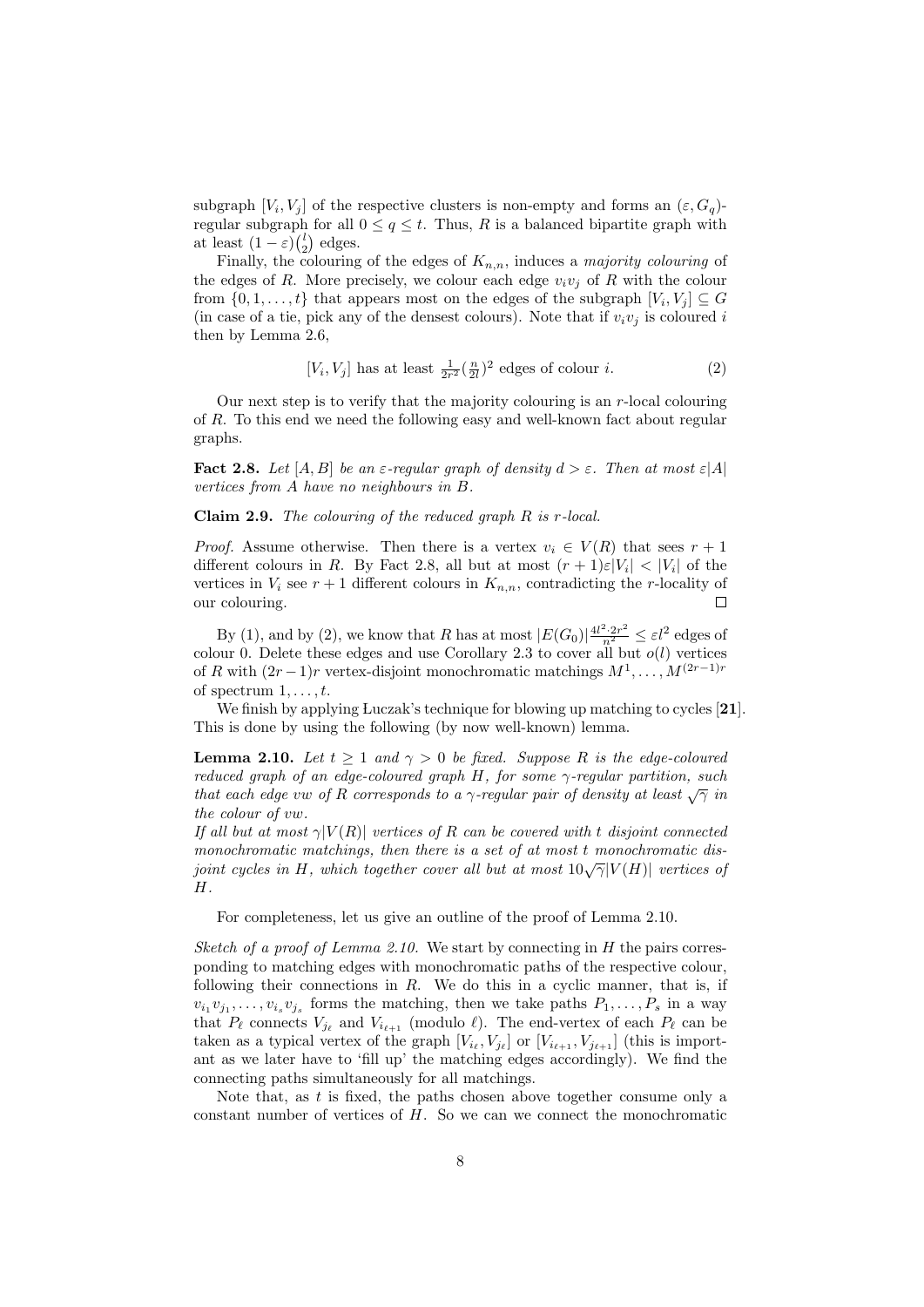paths using the matching edges, blowing up the edges to long paths, where regularity and density ensure that we can fill up all but a small fraction of the corresponding pairs. This gives the desired cycles.

A more detailed explanation of this argument can be found in the proof of the main result of [**17**].  $\Box$ 

## **2.3 The absorbing method**

In this subsection we prove Theorem 1.3. We apply a well known absorbing argument introduced in [**7**]. To this end we need a few tools.

Call a balanced bipartite subgraph *H* of a 2*n*-vertex graph  $\varepsilon$ -*hamiltonian*, if any balanced bipartite subgraph of *H* with at least  $2(1 - \varepsilon)n$  vertices is hamiltonian. The next lemma is a combination of results from [**19, 23**] and can be found in [**20**] in the following explicit form.

**Lemma 2.11.** *For any*  $1 > \gamma > 0$ *, there is an*  $n_0 \in \mathbb{N}$  *such that any balanced bipartite graph on*  $2n \geq 2n_0$  *vertices and of edge density at least*  $\gamma$  *has a*  $\gamma/4$ *hamiltonian subgraph of size at least*  $\gamma^{3024/\gamma}n/3$ *.* 

The following lemma is taken from [**6**].

**Lemma 2.12.** *Suppose that A and B are vertex sets with*  $|B| < |A|/r^{r+3}$  *and the edges of the complete bipartite graph between A and B are r-locally coloured. Then all vertices of B can be covered with at most r* <sup>2</sup> *disjoint monochromatic cycles.*

*Sketch of a proof of Theorem 1.3.* Here we only prove part (b) of Theorem 1.3, since the proof of (a) is almost identical. The differences are discussed at the end of the section.

Let *A* and *B* be the two partition classes of the *r*-locally edge coloured  $K_{n,n}$ . We assume that  $n \geq n_0$ , where we specify  $n_0$  later. Pick subsets  $A_1 \subseteq A$  and  $B_1 \subseteq B$  of size  $\lceil n/2 \rceil$  each. Say red is the majority colour of  $\lceil A_1, B_1 \rceil$ . Then by Lemma 2.6, there are at least  $n^2/8r^2$  red edges in  $[A_1, B_1]$ .

Lemma 2.11 applied with  $\gamma = 1/10r^2$  yields a red  $\gamma/4$ -hamiltonian subgraph  $[A_2, B_2]$  of  $[A_1, B_1]$  with

$$
|A_2| = |B_2| \ge \gamma^{3024/\gamma} |A_1|/3 \ge \gamma^{3024/\gamma} n/7.
$$

Set  $H := G - (A_2 \cup B_2)$ , and note that each bipart of *H* has order at least  $\lfloor n/2 \rfloor$ . Let  $\delta := \gamma^{4000/\gamma}$ . Assuming  $n_0$  is large enough, Lemma 2.4(b) provides  $(2r-1)r$ monochromatic vertex-disjoint cycles covering all but at most 2*δn* vertices of *H*. Let  $X_A \subseteq A$  (resp.  $X_B \subseteq B$ ) be the set of uncovered vertices in *A* (resp. *B*). Since we may assume none of the monochromatic cycles is an isolated vertex, we have  $|X_A| = |X_B| \leq \delta n$ .

By the choice of  $\delta$ , and since we assume  $n_0$  to be sufficiently large, we can apply Lemma 2.12 to the bipartite graphs  $[A_2, X_B]$  and  $[B_2, X_A]$ . This gives  $2r^2$ vertex-disjoint monochromatic cycles that together cover  $X_A \cup X_B$ . Again, we assume none of these cycles is trivial. As  $|X_A| = |X_B| \leq \delta n$ , we know that the remainder of  $[A_2, B_2]$  contains a red Hamilton cycle. Thus, in total, we found a cover of *G* with at most  $(2r-1)r + 2r^2 + 1 \le 4r^2$  vertex-disjoint monochromatic cycles.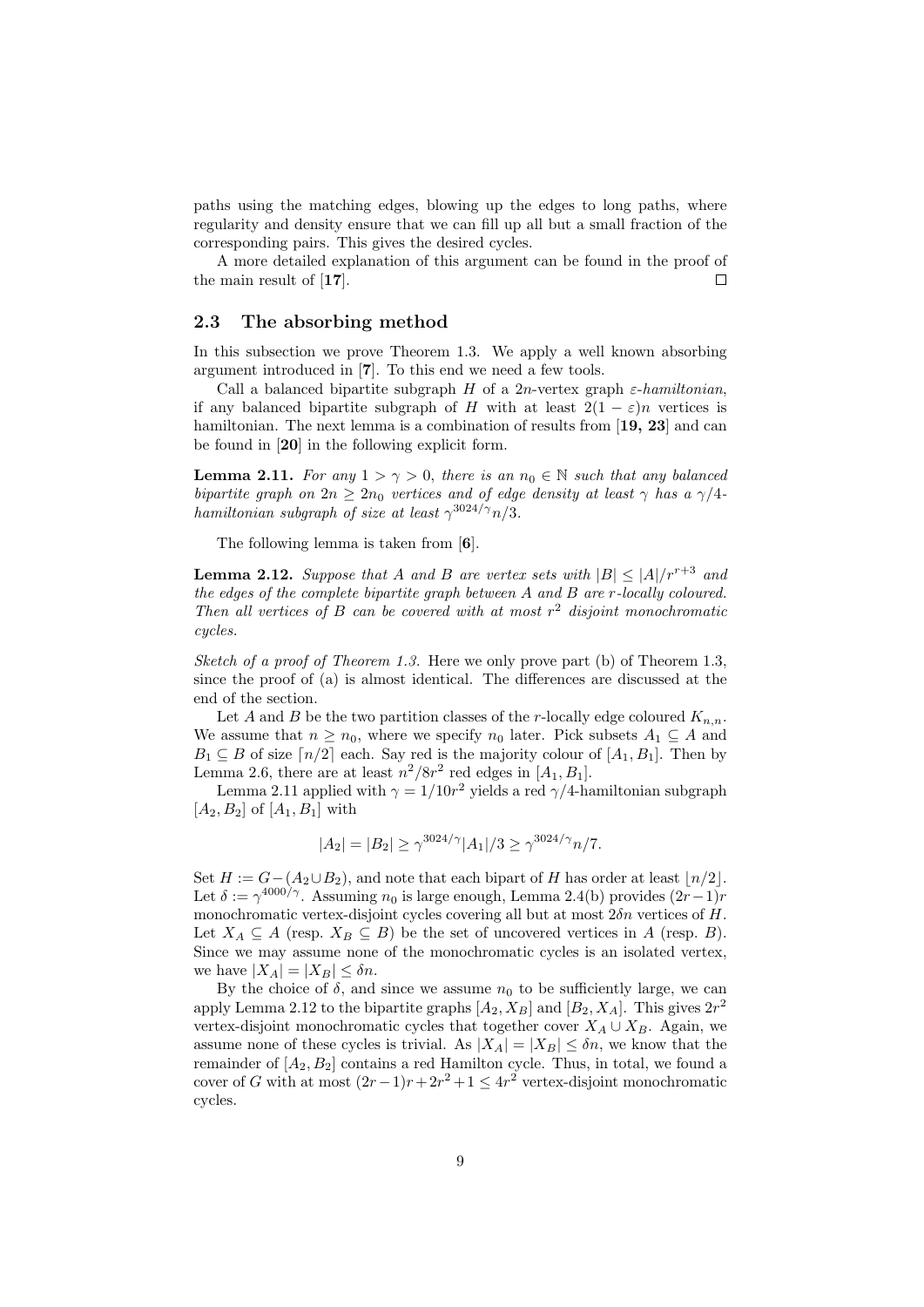As claimed above, the proof of Theorem  $1.3(a)$  is very similar. The main difference is that instead of an *ε*-hamiltionan subgraph we use a large red triangle cycle. A triangle cycle  $T_k$  consists of a cycle on *k* vertices  $\{v_1, \ldots, v_k\}$  and *k* additional vertices  $A = \{a_1, \ldots a_k\}$ , where  $a_i$  is joined to  $v_i$  and  $v_{i+1}$  (modulo  $k$ ). Note that  $T_k$  remains hamiltionan after the deletion of any subset of vertices of *A*. We use some classic Ramsey theory to find a large monochromatic triangle cycle  $T_k$  in an *r*-locally coloured  $K_n$ , as shown in [6]. Next, Lemma 2.4(a) guarantees we can cover most vertices of  $K_n \setminus T_k$  with  $r(r+1)/2$  monochromatic cycles. We finish by absorbing the remaining vertices *B* into *A* with only one application of Lemma 2.12, thus producing  $r^2$  additional cycles. As noted above, the remaining part of  $T_k$  is hamiltionan and so we have partitioned  $K_n$  into  $r(r+1)/2 + r^2 + 1 \leq 2r^2$  monochromatic cycles.  $\Box$ 

# **3 Bipartite graphs with 2-local colourings**

In this section we prove Theorem 1.5 and Theorem 1.6. We start by specifying the structure of 2-local colourings of  $K_{n,n}$ . Let G be any graph, and let the edges of *G* be coloured arbitrarily with colours in  $N$ . We denote by  $C_i$  the subgraph of *G* induced by vertices that are adjacent to any edge of colour *i*. Note that  $C_i$  can contain edges of colours other than *i*. If for colours  $i, j$  the intersection  $V(C_i) \cap V(C_i)$  is empty, we can merge *i* and *j* as we are only interested in monochromatic paths. We call an edge colouring *simple*, if  $V(C_i) \cap V(C_j) \neq \emptyset$ for all colours *i, j* that appear on an edge.

In [**15**] it was shown that the number of colours in a simple 2-local colouring of  $K_n$  is bounded by 3. In the next lemma we will see that for  $K_{n,n}$  the number of colours in a simple 2-local colouring is bounded by 4. For  $r \geq 3$ , however, simple *r*-local colourings can have an arbitrary large number of colours: take a *t × t* grid *G* and colour the edges of the column *i* and row *i* with colour *i* for  $1 \leq i \leq t$ . Then add edges of a new colour  $t+1$  until G is complete (or complete bipartite) and observe that *G* is 3-locally edge coloured and simple, but the total number of colours is  $t + 1$ .

In what follows, we denote partition classes of a bipartite graph *H* (which we imagine as either top and bottom) by  $\overline{H}$  and  $H$ .

**Lemma 3.1.** Let  $K_{n,n}$  have a simple 2-local colouring. Then the total number *of colours is at most four. In particular, if there are (edges of ) colours 1,2,3 and 4, then*

- $\overline{K_{n,n}} = \overline{C_1 \cap C_2} \cup \overline{C_3 \cap C_4}$  and
- *• Kn,n* = *C*<sup>1</sup> *∩ C*<sup>3</sup> *∪ C*<sup>1</sup> *∩ C*<sup>4</sup> *∪ C*<sup>2</sup> *∩ C*<sup>3</sup> *∪ C*<sup>2</sup> *∩ C*<sup>4</sup>

as shown in Figure 1 (modulo swapping colours and swapping  $\overline{K_{n,n}}$  with  $K_{n,n}$ ).

*Proof of Lemma 3.1.* We can assume there are at least four colors in total, as otherwise there is nothing to show. We start by observing that for any four distinct colours  $i, j, k, \ell$ , if  $v \in V(C_i \cap C_j)$  and  $w \in V(C_k \cap C_\ell)$ , then, by 2-locality, *v* and *w* cannot lie in opposite classes of  $K_{n,n}$ . Thus either  $V(C_i \cap C_j)$  $C_j\cup V(C_k\cap C_\ell) \subseteq K_{n,n}$  or  $V(C_i\cap C_j)\cup V(C_k\cap C_\ell) \subseteq \overline{K_{n,n}}$ . Fixing four colours 1*,* 2*,* 3*,* 4, and considering their six (by simplicity non-empty) intersections, the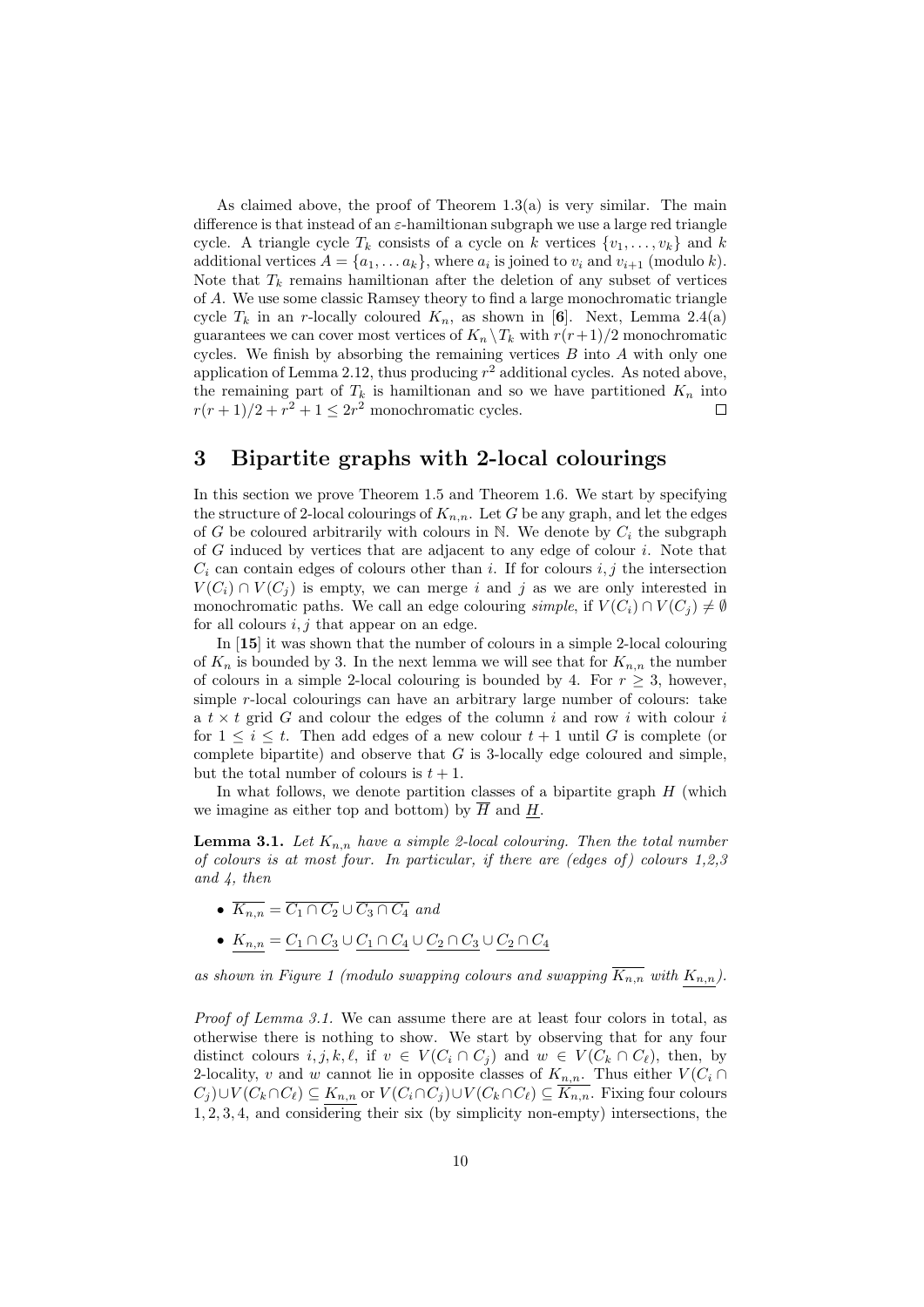

Figure 1: The four colour case of Lemma 3.1.

pigeon-hole principle gives that (after possibly swapping colours and/or top and bottom class of  $K_{n,n}$ ),

$$
V(C_1 \cap C_3) \cup V(C_2 \cap C_4) \cup V(C_1 \cap C_4) \cup V(C_2 \cap C_3) \subseteq K_{n,n}.
$$
 (3)

As every colour must see both top and bottom of  $K_{n,n}$ , we have that  $V(C_1 \cap$ *C*<sub>2</sub>) ∪  $V(C_3 \cap C_4)$   $\subseteq \overline{K_{n,n}}$ . By 2-locality there are no other colours.  $\Box$ 

## **3.1 Partitioning into paths**

In this subsection we prove Theorem 1.5. For the sake of contradiction, assume that  $K_{n,n}$  is 2-locally edge-coloured such that there is no partition into three monochromatic paths. Since we are not interested in the actual colours of the path we can assume the colouring to be simple. Furthermore Theorem 1.1 implies that there are at least three colours.

A path is *even* if it has an even number of vertices.

**Claim 3.2.** *There is no even monochromatic path P such that*  $\overline{K_{n,n} \setminus P}$  *is contained in*  $\overline{C_i \cap C_j}$  *for distinct colours i, j.* 

*Proof.* Suppose the contrary and let *P* be as described in the claim and of maximum length. Since the colouring is 2-local and  $\overline{K_{n,n} \setminus P} \subseteq \overline{C_i \cap C_j}$ , the graph on  $K_{n,n} \setminus P$  is 2-coloured. Using Theorem 1.1, we are done unless the colouring on  $K_{n,n} \setminus P$  is split.

In that case, let *p* be the endpoint of *P* in  $K_{n,n}$ . Since  $\overline{K_{n,n} \setminus P} \subseteq \overline{C_i \cap C_j}$ , the edges between *p* and  $\overline{K_{n,n} \setminus P}$  have colours  $\overline{i \text{ or } j}$ . So *P* has colour  $k \notin \{i, j\}$ , as otherwise we could use the splitness of  $K_{n,n} \setminus P$  to extend P with two extra vertices. But then,  $p$  can only see one more colour apart from  $k$ , so we may assume that all the edges between *p* and  $\overline{K_{n,n} \setminus P}$  have colour *i*. Now cover  $K_{n,n} \setminus P$  by two paths  $P_1$  and  $P_2$  of the colour *i* and one path of the colour *j*. The paths  $P_1$  and  $P_2$  can be joined using the vertex  $p$  to give the three required paths. Е

Now the case of four colours of Lemma 3.1 is easily solved: without loss of generality suppose that  $|\overline{C_1 \cap C_2}| \leq n/2$ . By symmetry between colours 1 and 2 we can assume that  $|\overline{C_2}| \leq |C_2|$ . So there exists an even colour 2 path P covering  $\overline{C_2} = \overline{C_1 \cap C_2}$  and we are done by Claim 3.2. This proves the following claim.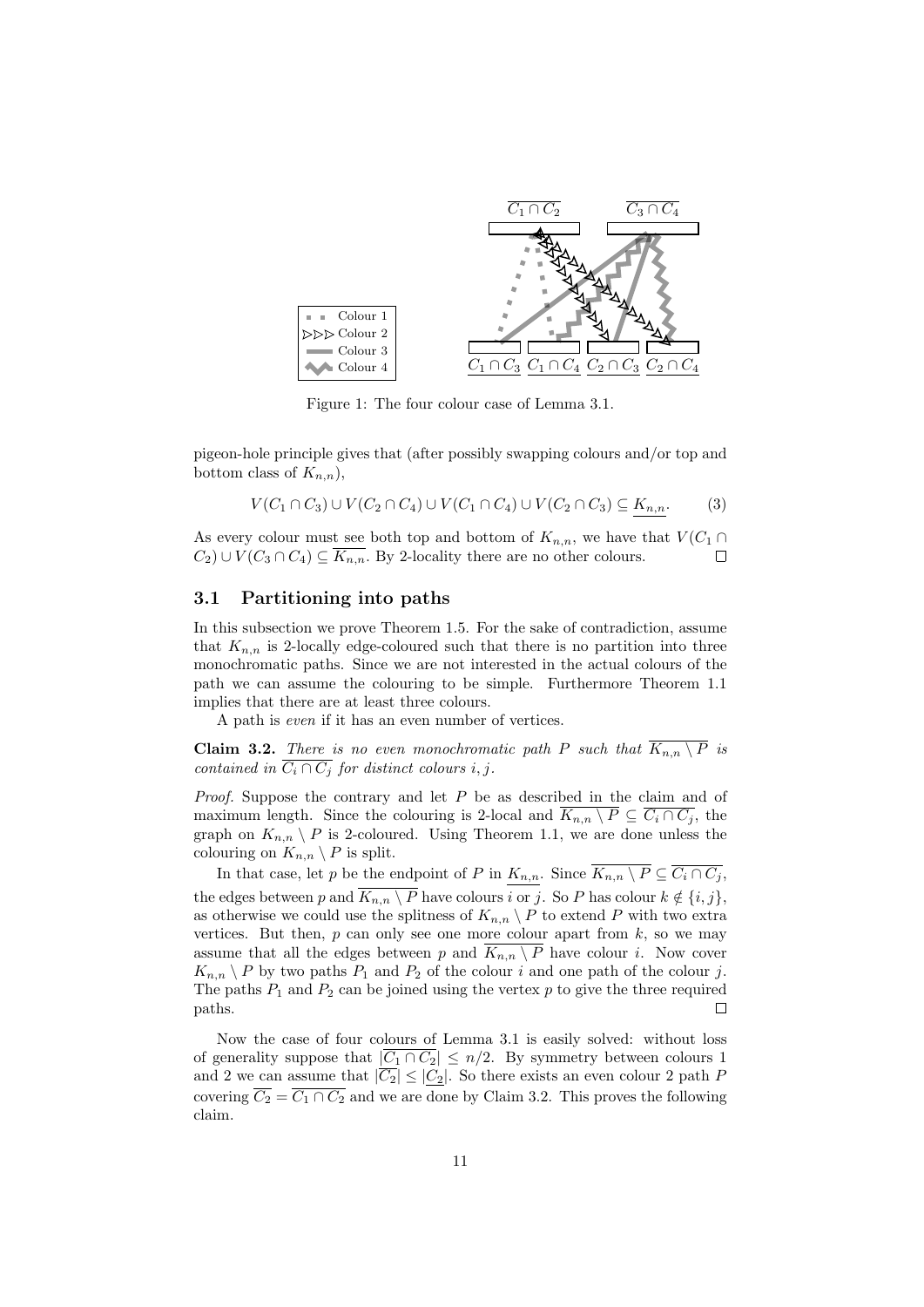

Figure 2: There are three colours and each vertex sees exactly two colours.

#### **Claim 3.3.** *The total number of colours is three.*

Our next aim is to show that the colouring looks like in Figure 2, that is, that every vertex sees two colours. For this, we need the next claim and the following definition. We say that a subgraph of  $H \subseteq K_{n,n}$  is connected in colour *i*, if every two vertices of *H* are connected by a path of colour *i* in *H*.

**Claim 3.4.** *There is no even monochromatic path P such that*  $K_{n,n} \setminus P$  *is connected in some colour i.*

*Proof.* Assume the opposite and let *P* be as described in the claim. Simplify the colouring of  $K_{n,n} \setminus V(P)$  to a 2-colouring by merging all colours distinct from *i*. (Note that since all vertices see *i*, by 2-locality no vertex can see more than one of the merged colours.) The new colouring is not a split colouring by  $\Box$ the assumption on *i*. Hence Theorem 1.1 applies, and we are done.

**Claim 3.5.** *Each vertex sees two colours.*

*Proof.* Suppose that there is a vertex in  $\overline{K_{n,n}}$  that sees only colour, 1 say. Then by 2-locality  $C_2 \cap C_3 = \emptyset$ . Since the colouring is simple we know that  $\overline{C_2 \cap C_3} \neq$  $\emptyset$ . Therefore  $K_{n,n} \subseteq (C_1 \cap C_2) \cup (C_1 \cap C_3)$ . If  $|C_2 \cap C_3| > |C_1 \cap C_3|$ , we can choose an even path of colour 3 that contains all vertices of  $C_1 \cap C_3$  and apply Claim 3.2. Otherwise, let *P* be an even path of colour 3 between  $|\overline{C_2 \cap C_3}|$ and  $|C_1 \cap C_3|$  that covers all vertices of  $\overline{C_2 \cap C_3}$ . Since all remaining vertices lie in  $C_1$ , the subgraph  $K_{n,n} \setminus P$  is connected in colour 1 and we are done by Claim 3.4. Г

Claims 3.3 and 3.5 ensure that for the rest of the proof we can assume that the colouring is exactly as shown in Figure 2 (with some of the sets possibly being empty). Now, let us see how Claim 3.2 implies that we easily find the three paths if one of the  $C_i$  is complete bipartite in colour  $i$ .

#### **Claim 3.6.** *For*  $i \in \{1, 2, 3\}$ *, the graph*  $C_i$  *is not complete bipartite in colour i*.

*Proof.* Suppose the contrary and let *C<sup>i</sup>* contain only edges of colour *i*. Take out a longest even path of colour *i* in  $C_i$ . This leaves us either with only  $C_j \cap C_k$ in the bottom partition class, or with only  $\overline{C_i \cap C_k}$  in the top partition class (where  $j$  and  $k$  are the other two colors). We may thus finish by applying Claim 3.2, after possibly switching top and bottom parts. Г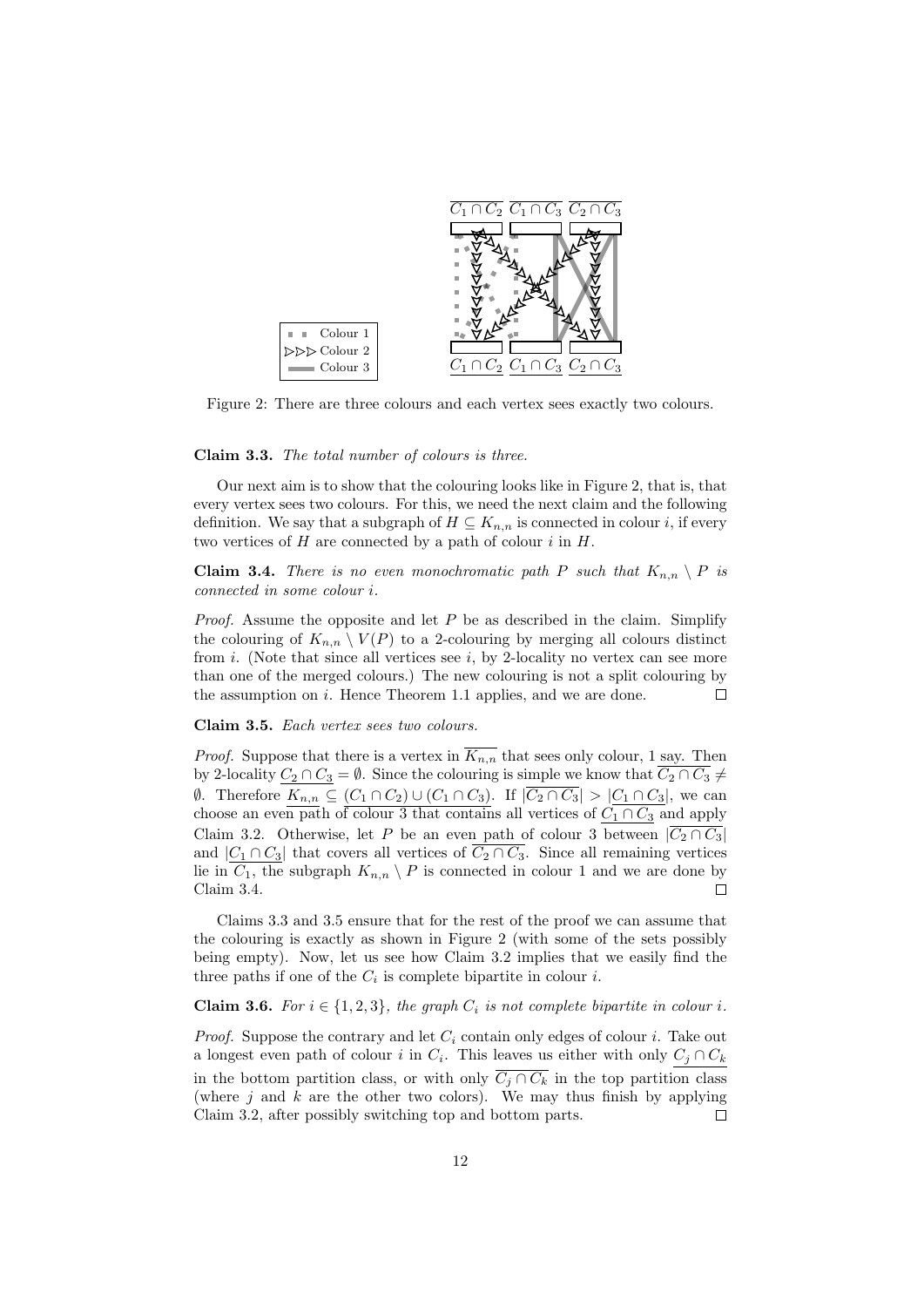#### **Claim 3.7.** *For*  $i \in \{1, 2, 3\}$ *, the graph*  $C_i$  *is connected in colour i.*

*Proof.* For contradiction, suppose that  $C_3$  is not connected in colour 3 (the other colours are symmetric). Then there are two edges *e, f* of colour 3 belonging to *C*<sup>3</sup> that are not joined by a path of colour 3. First assume we can choose *e* in  $E(C_2 \cap C_3)$ . Since all edges between  $C_1 \cap C_3$  and  $C_2 \cap C_3$  have colour 3, we get  $f \in E(C_2 \cap C_3)$ , and  $C_1 \cap C_3$  has no vertices. But this contradicts our assumption that the colouring is simple. Therefore,  $C_2 \cap C_3$  and, by symmetry,  $C_1 \cap C_3$  contain no edges of colour 3.

By symmetry (between the top and bottom partition) we can assume that  $|\overline{C_1 \cap C_3}| \geq |C_1 \cap C_3|$ . Further, we have  $|\overline{C_1 \cap C_3}| < |C_1 \cap C_2| + |C_1 \cap C_3|$ , since otherwise we could find an even path of colour 1 that covers all of  $C_1 \cap C_2 \cup$  $C_1 \cap C_3$  and use Claim 3.2. So we can choose an even path *P* of colour 1, alternating between  $\overline{C_1 \cap C_3}$  and  $\underline{C_1 \cap C_2} \cup \underline{C_1 \cap C_3}$ , that contains both  $\overline{C_1 \cap C_3}$ and  $C_1 \cap C_3$ . Thus  $K_{n,n} \setminus P$  is connected in colour 2 and Claim 3.4 applies. □

Let us now show that for pairwise distinct  $i, j, k \in \{1, 2, 3\}$  we have

at least one of 
$$
C_i \cap C_j
$$
,  $\overline{C_i \cap C_k}$  is not empty. (4)

To see this, note that the edges between  $\overline{C_i \cap C_j}$  and  $C_i \cap C_k$  are of colour *i*. Thus if (4) does not hold, we can find a colour *i* (possibly trivial) path *P* that covers one of these two sets. Hence either in the top or in the bottom part of  $K_{n,n}$ , the path *P* covers all but  $C_i \cap C_k$ . We can thus finish with Claim 3.2.

Together with the fact that every colour must see both top and bottom class, (4) immediately implies that for pairwise distinct  $i, j, k \in \{1, 2, 3\}$  we have

at least one of 
$$
C_i \cap C_j
$$
,  $C_i \cap C_k$  meets both  $K_{n,n}$  and  $K_{n,n}$ . (5)

So, of the three bipartite graphs  $C_i \cap C_j$ , two have non-empty tops and bottoms. Hence, after possibly swapping colours, we know that the four sets  $C_1 \cap C_i$ ,  $C_1 \cap C_i$ ,  $i = 2, 3$ , are non-empty. Observe that after possibly swapping colours 2 and 3, and/or switching partition classes of  $K_{n,n}$ , we have one of the following situations:

- (i)  $|\overline{C_1 \cap C_2}| \ge |C_1 \cap C_3|$  and  $|C_1 \cap C_2| \ge |\overline{C_1 \cap C_3}|$ , or
- (ii)  $|\overline{C_1 \cap C_2}| \ge |C_1 \cap C_3|$  and  $|C_1 \cap C_2| \le |\overline{C_1 \cap C_3}|$ .

In either of these situations, note that as all involved sets are non-empty, by Claim 3.7 there is an edge  $e_1$  of colour 1 in  $E(C_1 \cap C_2) \cup E(C_1 \cap C_3)$ . So if we are in situation (ii), we can find an even path of colour 1 covering all of  $C_1 \cap C_3 \cup C_1 \cap C_2$ . Now Claim 3.2 applies, and we are done. So assume from now on we are in situation (i).

Similarly as above, by (5), there is an edge  $e_2$  of colour 2 in  $E(C_3 \cap C_2) \cup$  $E(C_1 \cap C_2)$ . By Claim 3.6,  $C_3$  is not complete bipartite in colour 3. So we can assume that at least one of  $e_1$  or  $e_2$  is chosen in  $C_3$  and hence the two edges are not incident.

Extend  $e_1$  to an even colour 1 path *P* covering all of  $C_1 \cap C_3$ , using (apart from  $e_1$ ) only edges from  $[C_1 \cap C_3, \overline{C_1 \cap C_2}]$  and from  $[C_1 \cap C_2, \overline{C_1 \cap C_3}]$ , while avoiding the endvertices of *e*2, if possible. If we had to use one of the endvertices of  $e_2$  in *P*, then *P* either covers all of  $C_1 \cap C_2$  or all of  $\overline{C_1 \cap C_2}$ . In either case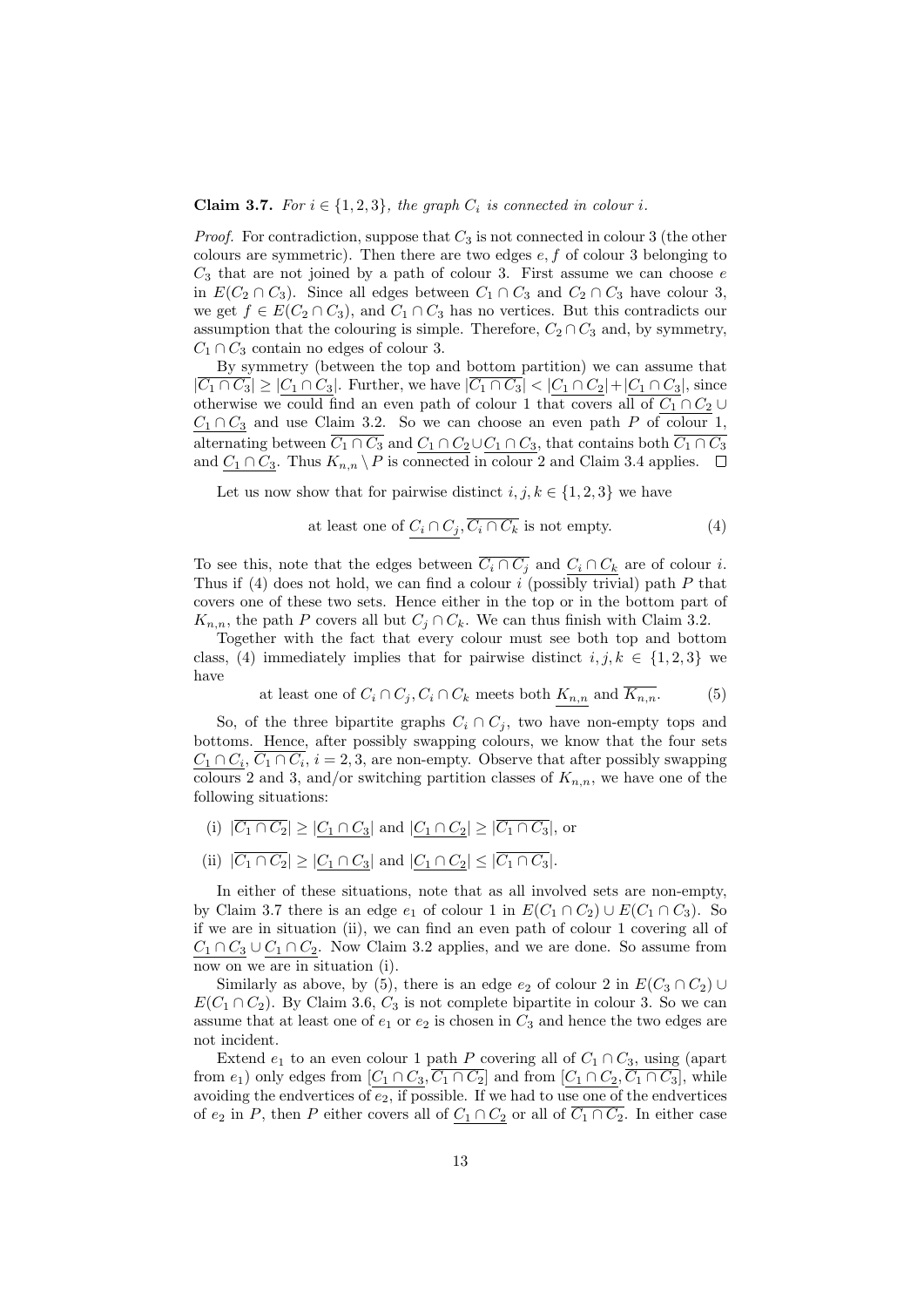we may apply Claim 3.2, and are done. On the other hand, if we could avoid both endvertices of  $e_2$  for  $P$ , then Claim 3.4 applies and we are done. This finishes the proof of Theorem 1.5.

## **3.2 Finding long paths**

In this subsection we prove Theorem 1.6. We will use the following theorem, which resolves the problem for the case of of 2-colourings.

**Theorem 3.8** ([8, 13]). *Every* 2-edge-coloured  $K_{p+q-1,p+q-1}$  contains a col*our 1 path of length* 2*p or a colour 2 path of length* 2*q.*

As in the last section,  $C_i$  denotes the subgraph induced by the vertices that have an edge of colour *i*. Recall that the length of a path is the number of its vertices.

**Lemma 3.9.** *Let*  $K_{2m-1,2m-1}$  *be 2-locally coloured with colours* 1*,* 2*,* 3*. Then for distinct colours i, j there is a monochromatic path of length at least*

 $\min\{2m, 2\max(|\overline{C_i \cap C_j}|, |C_i \cap C_j|)\}.$ 

*Proof.* By symmetry, we can assume that  $|\overline{C_i \cap C_j}| \geq |C_i \cap C_j|$ . Moreover, we can assume that  $\overline{C_i \cap C_j} \neq \emptyset$ , as otherwise there is nothing to prove. Then by 2-locality,

$$
C_k \setminus (C_i \cup C_j) = \emptyset, \tag{6}
$$

where *k* denotes the third colour.

We apply Theorem 3.8 to a balanced subgraph of  $C_i \cap C_j$  with  $p = m -$ *|C*<sup>*i*</sup>  $\setminus$  *C*<sup>*j*</sup>  $\setminus$  *and q* = *m* − *|C*<sup>*j*</sup>  $\setminus$  *C*<sup>*i*</sup> $\setminus$  *C*<sup>*i*</sup> $\setminus$  *C*<sup>*i*</sup> $\setminus$  *C*<sup>*i*</sup> $\setminus$  *C*<sup>*i*</sup> $\setminus$  *C*<sup>*i*</sup> $\setminus$  *C*<sup>*i*</sup> $\setminus$  *C*<sup>*i*</sup> $\setminus$  *C*<sup>*i*</sup> $\setminus$  *C*<sup>*i*</sup> $\setminus$  *C*<sup>*i*</sup> $\setminus$ 

$$
p + q - 1 = 2m - 1 - |C_i \setminus C_j| - |C_j \setminus C_i| \stackrel{(6)}{=} |C_i \cap C_j| \leq |\overline{C_i \cap C_j}|.
$$

By symmetry between  $i$  and  $j$  we can assume that the outcome of Theorem  $3.8$ is a colour i path P of length  $2(m - |C_i \setminus C_j|)$ . Let  $R \subseteq \overline{[C_i \cap C_j} \setminus \overline{P}, C_i \setminus C_j]$ be a path of colour *i* and length

$$
r = \min(2|\overline{C_i \cap C_j} \setminus \overline{P}|, 2|C_i \setminus C_j|).
$$

If  $r = 2|C_i \setminus C_j|$ , then we can join *P* and *R* to a path of length of 2*m*. Otherwise *r* =  $2|\overrightarrow{C_i \cap C_j} \setminus \overline{P}|$  and we can join *P* and *R* to a path of length of  $2|\overrightarrow{C_i \cap C_j}|$ . □

Now let us prove Theorem 1.6 by contradiction. To this end, assume that  $K_{2m-1,2m-1}$  is coloured 2-locally and has no monochromatic path on 2*m* vertices. Since we are not interested in the actual colours of the path we can assume the colouring to be simple, as in the previous subsection. Furthermore Theorem 3.8 implies that there are at least three colours.

We now apply Lemma 3.1. The four colour case of Lemma 3.1 is quickly resolved: Without loss of generality suppose that  $|\overline{C_1 \cap C_2}| \geq m$ . By symmetry between colours 1 and 2, we can assume that  $|C_1 \cap C_3 \cup C_1 \cap C_4| \geq m$ . Thus we easily find a colour 1 path of length 2*m* alternating between these sets. This proves: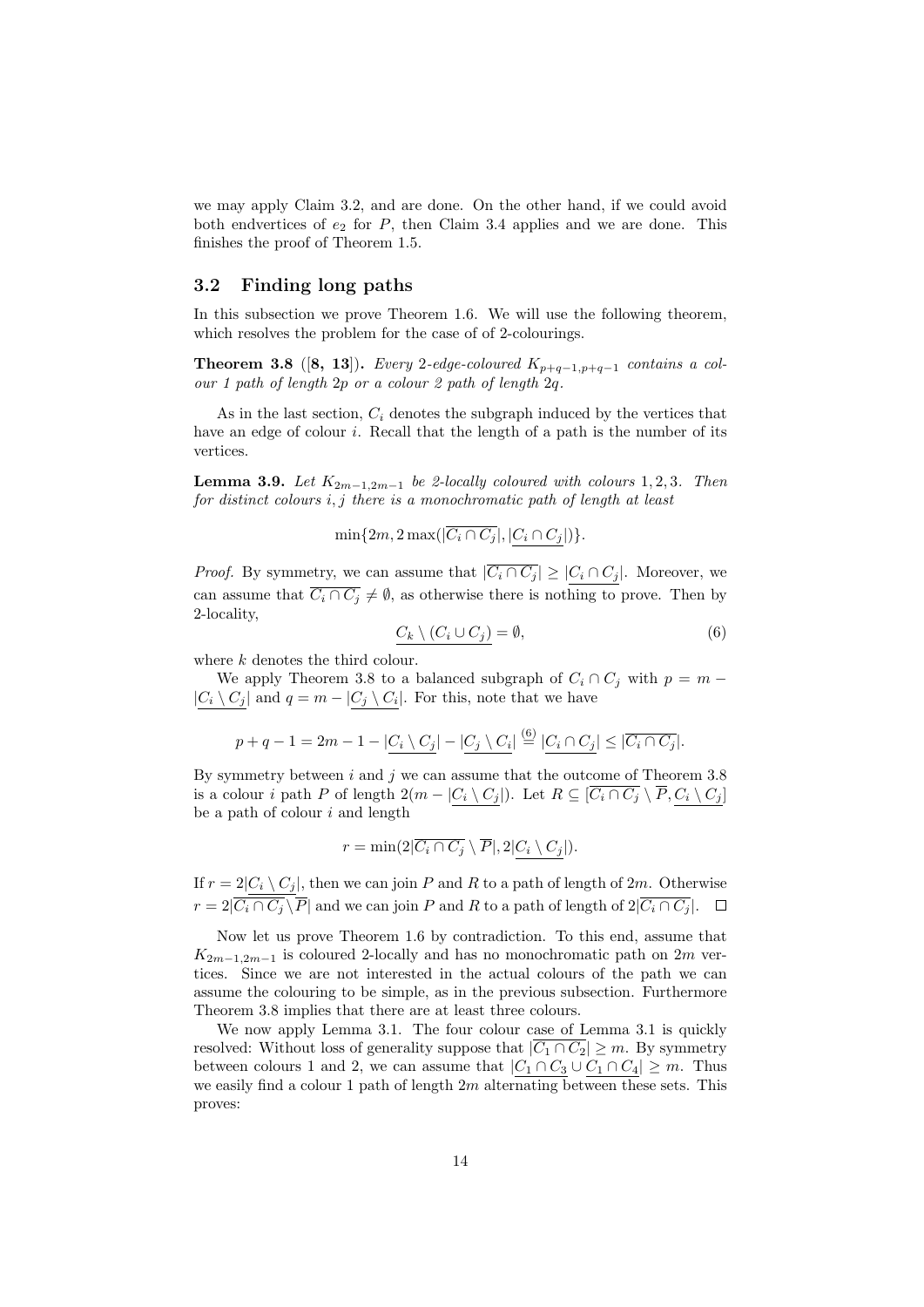**Claim 3.10.** *The total number of colours is three.*

We can now exclude vertices that see only one colour.

**Claim 3.11.** *Each vertex sees two colours.*

*Proof.* Suppose that there is a vertex in  $\overline{K_{2m-1,2m-1}}$  that sees only colour 1, say. Then by 2-locality,  $C_2 \cap C_3 = \emptyset$ . Since the colouring is simple we know that *C*<sub>2</sub> ∩ *C*<sub>3</sub> ≠  $\emptyset$ . Therefore  $K_{2m-1,2m-1}$  ⊆  $(C_1 \cap C_2) \cup (C_1 \cap C_3)$ . Since one of  $C_1 \cap C_2$  and  $C_1 \cap C_3$  must have size at least *m*, we are done by Lemma 3.9.

Put together, Claims 3.10 and 3.11 allow us to assume that the colouring is as shown in Figure 2. The next claim follows instantly from Lemma 3.9.

**Claim 3.12.** For distinct colours *i, j* we have  $\max(|\overline{C_i \cap C_j}|, |C_i \cap C_j|) < m$ .

As the three top parts sum up to  $2m-1$ , and so do the three bottom parts, we immediately get:

**Claim 3.13.**  $C_i \cap C_j$ ,  $\overline{C_i \cap C_j} \neq \emptyset$  for all distinct  $i, j \in \{1, 2, 3\}$ .

The next claim requires some more work. Recall that a subgraph of *H ⊆*  $K_{n,n}$  is connected in colour *i*, if every two vertices of *H* are connected by a path of colour *i* in *H*.

**Claim 3.14.** If the subgraph  $C_i$  is connected in colour *i*, then there are distinct  $j, k \in \{1, 2, 3\} \setminus \{i\}$  such that  $|\overline{C_i \cap C_j}| \geq |C_i \cap C_k|, |C_i \cap C_j| > |\overline{C_i \cap C_k}|$ *(modulo swapping top and bottom partition classes) and*  $|\overline{V(C_i \cap C_k)}| < m$ .

*Proof.* Suppose that  $C_i$  is connected in colour *i* and let  $j, k \in \{1, 2, 3\} \setminus \{i\}$ be such that  $|C_i \cap C_j| \geq |C_i \cap C_k|$  (after possible swapping top and bottom partition). By Claim 3.13, and as  $C_i$  is connected in colour *i*, we find an edge  $e_i \in$  $E(C_i \cap C_j) \cup E(C_i \cap C_k)$  of colour *i*. Choose an even path  $P \subseteq \overline{[C_i \cap C_j}, C_i \cap C_k]$ which covers  $C_i \cap C_k$  and ends in one of the vertices of  $e_i$ .

For the first part of the claim, assume to the contrary that  $|C_i \cap C_j| \leq$  $|C_i \cap C_k|$ . Take an even path  $P' \subseteq [C_i \cap C_j, C_i \cap C_k]$  which covers  $C_i \cap C_j$  and ends in a vertex of  $e_i$ . Since *P* and *P*<sup> $\prime$ </sup> are joined by  $e_i$  we infer that  $|C_i \cap C_k|$  + *|C*<sup>*i*</sup> ∩ *C*<sub>*j*</sub>  $|$  *< m*. But then  $|C_j ∩ C_k|$  ≥ *m* in contradiction to Claim 3.12. This shows that  $|C_i \cap C_j| > |\overline{C_i \cap C_k}|$ , as desired.

This allows us to pick an even path  $P'' \subseteq [C_i \cap C_j, C_i \cap C_k]$  of colour *i*, which covers  $C_i \cap C_k$  and ends in one of the vertices of  $e_i$ . Join  $P$  and  $P''$  via  $e_i$  to obtain a colour *i* path of length at least  $2|\overline{C_i \cap C_k}| + 2|C_i \cap C_k| = 2|V(C_i \cap C_k)|$ . So by our assumption that there is no monochromatic path of length 2*m*, we obtain  $|V(C_i \cap C_k)| < m$ , as desired.

**Claim 3.15.** For at most one pair of distinct indices  $i, j \in \{1, 2, 3\}$  it holds that  $|V(C_i \cap C_j)| < m$ .

*Proof.* Suppose, on the contrary, that  $C_1 \cap C_2$  and  $C_1 \cap C_3$  each have less than *m* vertices. Then  $C_2 \cap C_3$  has at least 2*m* vertices. Therefore one of its partition classes has size at least *m*, a contradiction to Claim 3.12.  $\Box$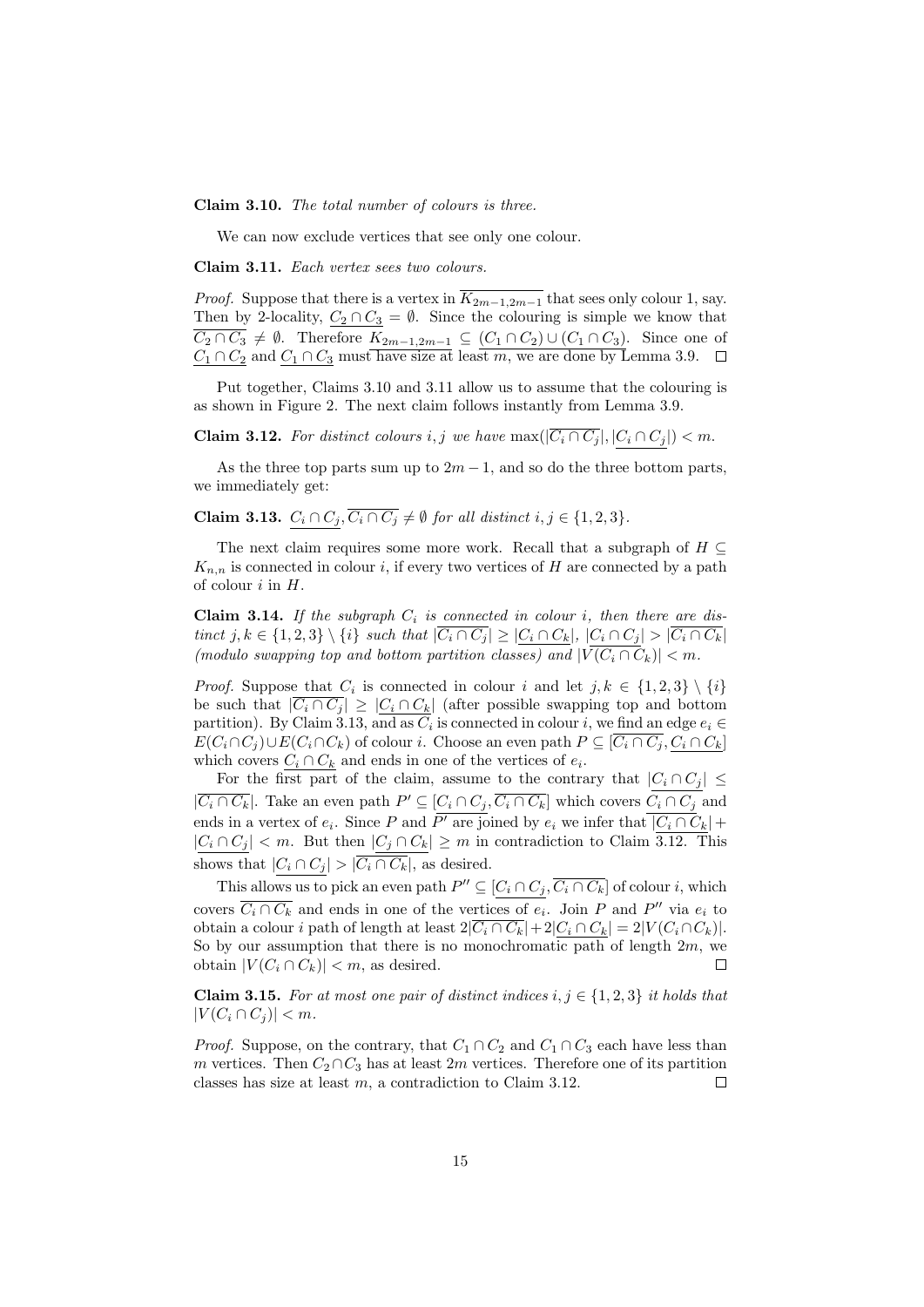We are now ready for the last step of the proof of Theorem 1.6. We start by observing that if for some  $i \in \{1, 2, 3\}$ , the subgraph  $C_i$  is not connected in colour *i*, then (letting  $j, k$  be the other two indices) the edges of the graphs  $C_i \cap C_j$  and  $C_i \cap C_k$  are all of colour *j*, or colour *k*, respectively, and thus both  $C_i$  and  $C_k$  are connected in colour *j*, or colour *k*, respectively. So we can assume that there are at least two distinct indices  $j, k \in \{1, 2, 3\}$ , such that the subgraphs  $C_i$ ,  $C_k$  are connected in colour *j*, or in colour *k*, respectively. Say these indices are 1 and 3.

We use Claim 3.14 twice: For  $C_1$  it yields that one of  $C_1 \cap C_3$  and  $C_1 \cap C_2$ has less than *m* vertices. For  $C_3$  it yields that one of  $C_1 \cap C_3$  and  $C_2 \cap C_3$  has less than *m* vertices. So by Claim 3.15 we get that necessarily,

$$
|V(C_1 \cap C_3)| < m, \ |V(C_1 \cap C_2)| \ge m, \ |V(C_2 \cap C_3)| \ge m. \tag{7}
$$

Again using Claim 3.14, this implies that  $C_2$  is not connected in colour 2. So by Claim 3.13 and the fact that the edges between  $C_1 \cap C_2$  and  $C_2 \cap C_3$  are complete bipartite in colour 2, we have that

$$
C_1 \cap C_2
$$
 is complete bipartite in colour 1. (8)

Also, in light of (7), Claim 3.14 with input  $i = 1$  gives  $j = 2$  and  $k = 3$ and thus  $|\overline{C_1 \cap C_2}| \geq |C_1 \cap C_3|$ ,  $|C_1 \cap C_2| > |\overline{C_1 \cap C_3}|$  (after possibly swapping top and bottom partition). Choose two balanced paths of colour 1: The first path  $P \subseteq [\overline{C_1 \cap C_2}, C_1 \cap C_3]$  such that it covers  $C_1 \cap C_3$ . The second path  $P' \subseteq [C_1 \cap C_2, C_1 \cap C_3]$  such that it covers  $C_1 \cap C_3$ . As by (8) we know that  $C_1 \cap C_2$  is complete bipartite in colour 1, we can join *P* and *P*<sup> $\prime$ </sup> with a path of colour 1 in  $C_1 \cap C_2$ , such that the resulting path  $P''$  covers one of  $C_1$ ,  $C_1$ . Since by assumption,  $P''$  has less than 2*m* vertices, we obtain that  $C_2 \cap C_3$  or  $C_2 \cap C_3$  has size at least *m*, a contradiction to Claim 3.12. This finishes the proof of Theorem 1.6.

# **References**

- [1] P. Allen, *Covering two-edge-coloured complete graphs with two disjoint monochromatic cycles*, Combin. Probab. Comput. **17** (2008), 471–486.
- [2] J. Balogh, J. Bar´at, D. Gerbner, A. Gy´arf´as, and G. S´ark¨ozy, *Partitioning 2-edge-colored graphs by monochromatic paths and cycles*, Combinatorica **34** (2014), no. 5, 507–526.
- [3] S. Bessy and S. Thomassé, *Partitioning a graph into a cycle and an anticycle: a proof of Lehel's conjecture*, J. Combin. Theory Ser. B **100** (2010), 176–180.
- [4] H. Bielak, *Local Ramsey numbers for some graphs*, Discrete Math. **266** (2003), 87–99.
- [5] Y. Caro and Zs. Tuza, *On k-local and k-mean colorings of graphs and hypergraphs*, Quart. J. Math. Oxford Ser. (2) **44** (1993), 385–398.
- [6] D. Conlon and M. Stein, *Monochromatic cycle partitions in local edge colorings*, Journal of Graph Theory **81** (2016), no. 2, 134–145.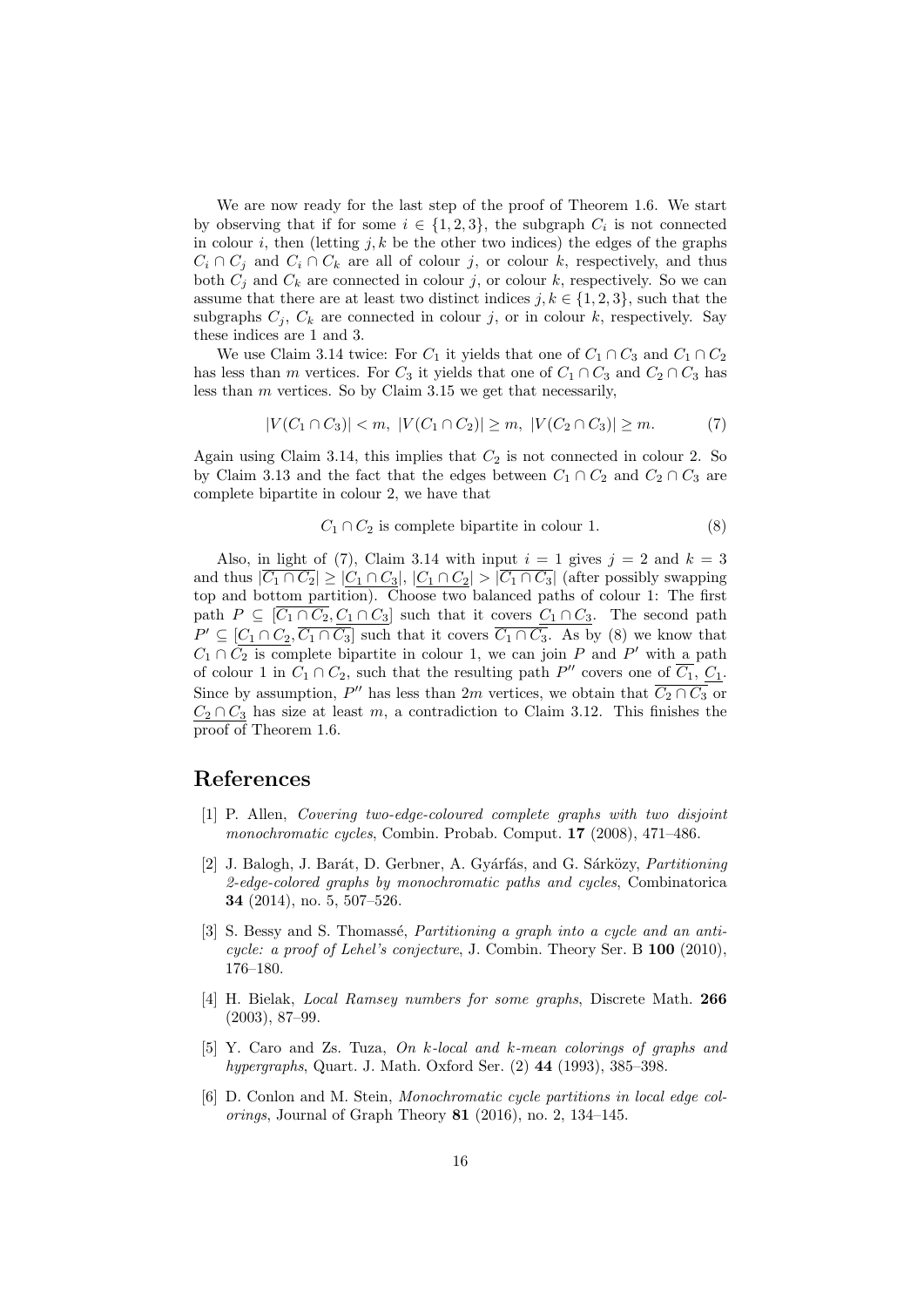- [7] P. Erdős, A. Gyárfás, and L. Pyber, *Vertex coverings by monochromatic cycles and trees*, J. Combin. Theory Ser. B **51** (1991), 90–95.
- [8] R.J. Faudree and R.H. Schelp, *Path-path Ramsey-type numbers for the complete bipartite graph*, J. Combin. Theory Ser. B **19** (1975), no. 2, 161– 173.
- [9] N. Gábor, G. Sárközy, S. Selkow, and F. Song, An improved bound for *vertex partitions by connected monochromatic k-regular graphs*, Journal of Graph Theory **73** (2013), no. 2, 127–145.
- [10] L. Gerencsér and A. Gyárfás, *On Ramsey-type problems*, Annales Univ. Eötvös Section Math. **10** (1967), 167–170.
- [11] A. Gyárfás, *Vertex coverings by monochromatic paths and cycles*, J. Graph Theory **7** (1983), 131–135.
- [12] , *Covering complete graphs by monochromatic paths*, Algorithms and Combinatorics **8** (1989), 89–91.
- [13] A. Gy´arf´as and J. Lehel, *A Ramsey-type problem in directed and bipartite graphs*, Periodica Math. Hung. **3** (1973), 299–304.
- [14] A. Gyárfás, J. Lehel, J. Nešetřil, V. Rödl, R.H. Schelp, and Zs. Tuza, *Local k-colorings of graphs and hypergraphs*, J. Combin. Theory Ser. B **43** (1987), 127–139.
- [15] A. Gy´arf´as, J. Lehel, R. H. Schelp, and Z.S. Tuza, *Ramsey numbers for local colorings*, Graphs and Combinatorics **3** (1987), no. 1, 267–277.
- [16] A. Gyárfás, M. Ruszinkó, G. Sárközy, and E. Szemerédi, *An improved bound for the monochromatic cycle partition number*, J. Combin. Theory Ser. B **96** (2006), 855–873.
- [17] , *One-sided coverings of coloured complete bipartite graphs*, Algorithms and Combinatorics **26** (2006), 133–144.
- [18] , *Partitioning* 3*-coloured complete graphs into three monochromatic cycles*, Electron. J. Combin. **18** (2011), 16 pp.
- [19] P. Haxell, *Partitioning complete bipartite graphs by monochromatic cycles*, J. Combin. Theory Ser. B **69** (1997), 210–218.
- [20] R. Lang, O. Schaudt, and M. Stein, *Partitioning 3-coloured complete bipartite graphs into five monochromatic cycles*, Preprint 2015.
- [21] T. Luczak,  $R(C_n, C_n, C_n) \leq (4 + o(1))n$ , J. Combin. Theory Ser. B 75 (1999), 174–187.
- [22] T. Luczak, V. Rödl, and E. Szemerédi, *Partitioning two-coloured complete graphs into two monochromatic cycles*, Combin. Probab. Comput. **7** (1998), 423–436.
- [23] Y. Peng, V. Rödl, and A. Ruciński, *Holes in graphs*, Electron. J. Combin. **9** (2002).